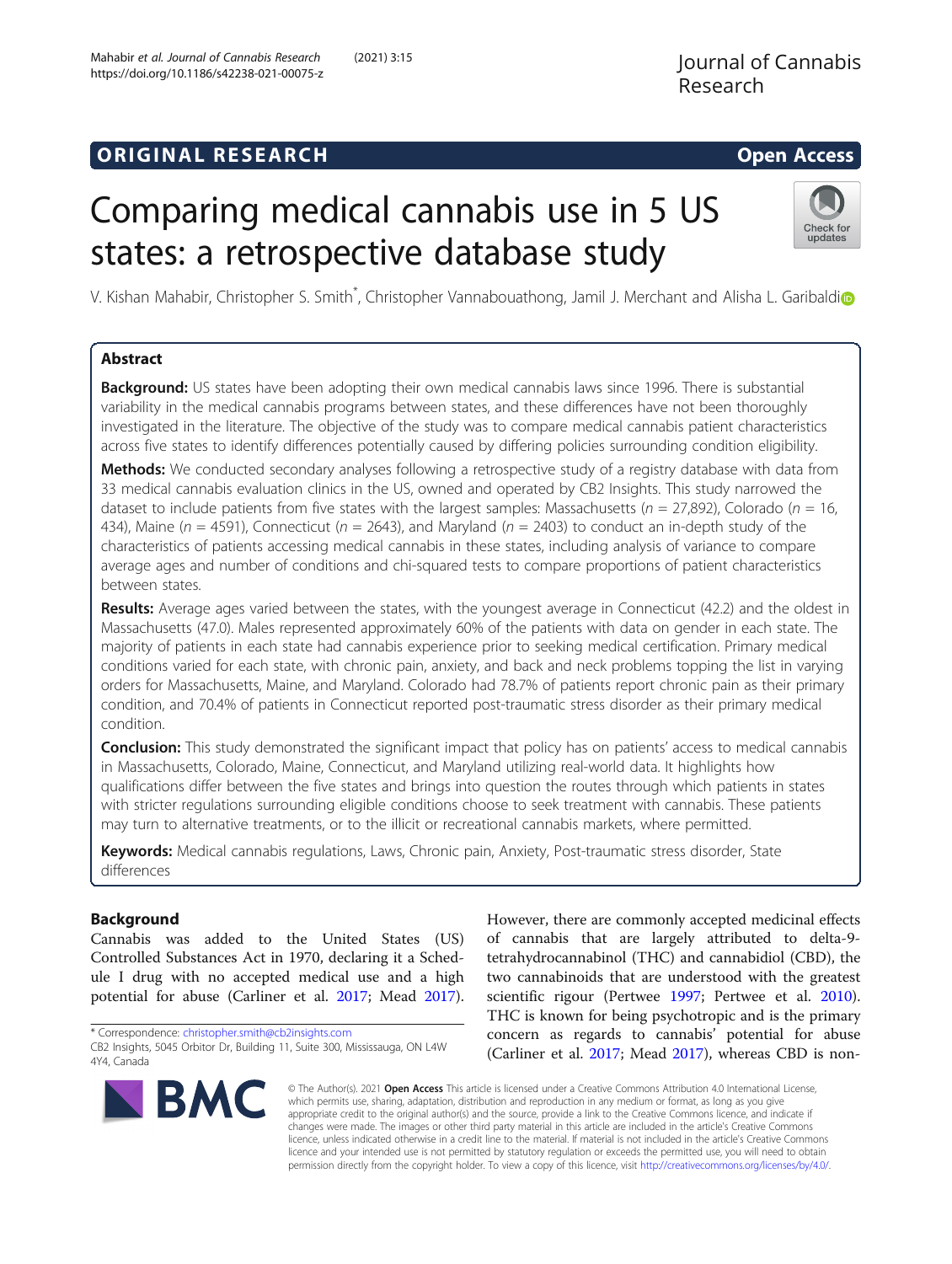Although the cannabis plant has been used for centuries in traditional medicine, the laws and policies surrounding its use have been drastically shifting in the US over the last two decades (Alsherbiny and Li [2018](#page-10-0); Boehnke et al. [2019a](#page-10-0); Cambron et al. [2017;](#page-10-0) Fairman [2016\)](#page-10-0). Though it remains illegal on a federal level, since the mid-1990s, individual states have been developing their own laws for its use; California was the first state to legalize medical cannabis in 1996 (Legislatures NC of S [2020\)](#page-10-0). Other states have been adopting medical cannabis programs since, and as of October 2020, medical cannabis is legal in 33 states and the District of Columbia, with an additional 12 states and the District of Columbia having legalized recreational cannabis (Boehnke et al. [2019a](#page-10-0); DISA Global Solutions [2019\)](#page-10-0). Other states have decriminalized the use of recreational cannabis, whereas some still retain a strict prohibitionist approach both medically and recreationally (Legislatures NC of S [2020](#page-10-0); Pacula and Smart [2017](#page-10-0)).

Among the states with medical cannabis programs, the qualifying medical conditions vary widely and are often updated as the base of evidence surrounding cannabis for medical purposes grows (Pacula and Smart [2017](#page-10-0)). There are also varying levels of reporting requirements among these states, where some have voluntary registries with minimal data included, and others collect detailed information (Boehnke et al. [2019a;](#page-10-0) Fairman [2016\)](#page-10-0). The variance between states, coupled with the restrictions in place for conducting cannabis research, has made it increasingly difficult to define and characterize the patients using medical cannabis, and the effectiveness of their treatment.

To add to the medical literature and knowledge surrounding the characteristics of patients accessing medical cannabis in the US, we conducted a retrospective study that included 61,379 medical cannabis patients (Mahabir et al. [2020](#page-10-0)). These data were extracted from a large medical cannabis patient registry created by CB2 Insights that collects data from 33 medical cannabis evaluation clinics across 12 US states. To further the knowledge and understanding of medical cannabis patients at the state-level, we completed an in-depth analysis comparing patients from the five states with the most patients represented in the dataset: Massachusetts, Colorado, Maine, Connecticut, and Maryland. Highlighting the patient differences between the states is important for understanding the effect qualification regulations are having on patients seeking medical cannabis treatment and the potential limitations of these regulations, which may inform states looking to legalize medical

cannabis, or those looking to amend current medical cannabis programs. One of the objectives of this study was to identify topics at a state level for further investigation with respect to current medical cannabis programs.

The included states have varying laws surrounding cannabis, summarized in Table [1.](#page-2-0) Briefly, some states have legalized both medical and recreational cannabis while others have only legalized medical cannabis. States have also handled the legalization of medical cannabis very differently, with some states allowing practitioners to use their medical judgement in qualifying patients for medical cannabis while others require practitioners to adhere to a strictly defined list of eligible conditions. Finally, the states have differed in the timing of their cannabis laws. There are clear differences between the regulations in these states, and the primary objective of this study was to investigate how these regulations, particularly surrounding eligible conditions, may impact the patients who are choosing to seek treatment with medical cannabis. These data were analyzed to answer the following questions:

- 1. How do key demographic characteristics differ between patients accessing medical cannabis in the five states?
- 2. How do the primary conditions reported differ between patients in the five states?
- 3. Are reported primary conditions similar within states with similar qualifying conditions?
- 4. How does patient income compare to the state median within each state?

# **Methods**

This was a retrospective database study of patients seeking medical cannabis certification in the US. Data were extracted from the database software utilized in CB2 Insights' clinical network. CB2 Insights operates one of the largest collections of medical cannabis evaluation clinics in the US, collectively assessing approximately 100,000 patients per year seeking access to medical cannabis, using a single and consistent software that contributes data to a patient registry. These 33 independent clinics are not connected to dispensaries or producers of medical cannabis and are situated across 12 states (number of clinics): Colorado (6), Connecticut (1), Delaware (2), Illinois (1), Maine (1), Maryland (1), Massachusetts (10), Missouri (1), New Jersey (5), New York (1), Rhode Island (2), and Pennsylvania (2), Colorado (6), Connecticut (1), Delaware (2), Illinois (1), Maine (1), Maryland (1), Massachusetts (10),Missouri (1), New Jersey (5), New York (1), Rhode Island (2), and Pennsylvania (2). Patients access these clinics by physician-referral or selfreferral through word of mouth, community out-reach,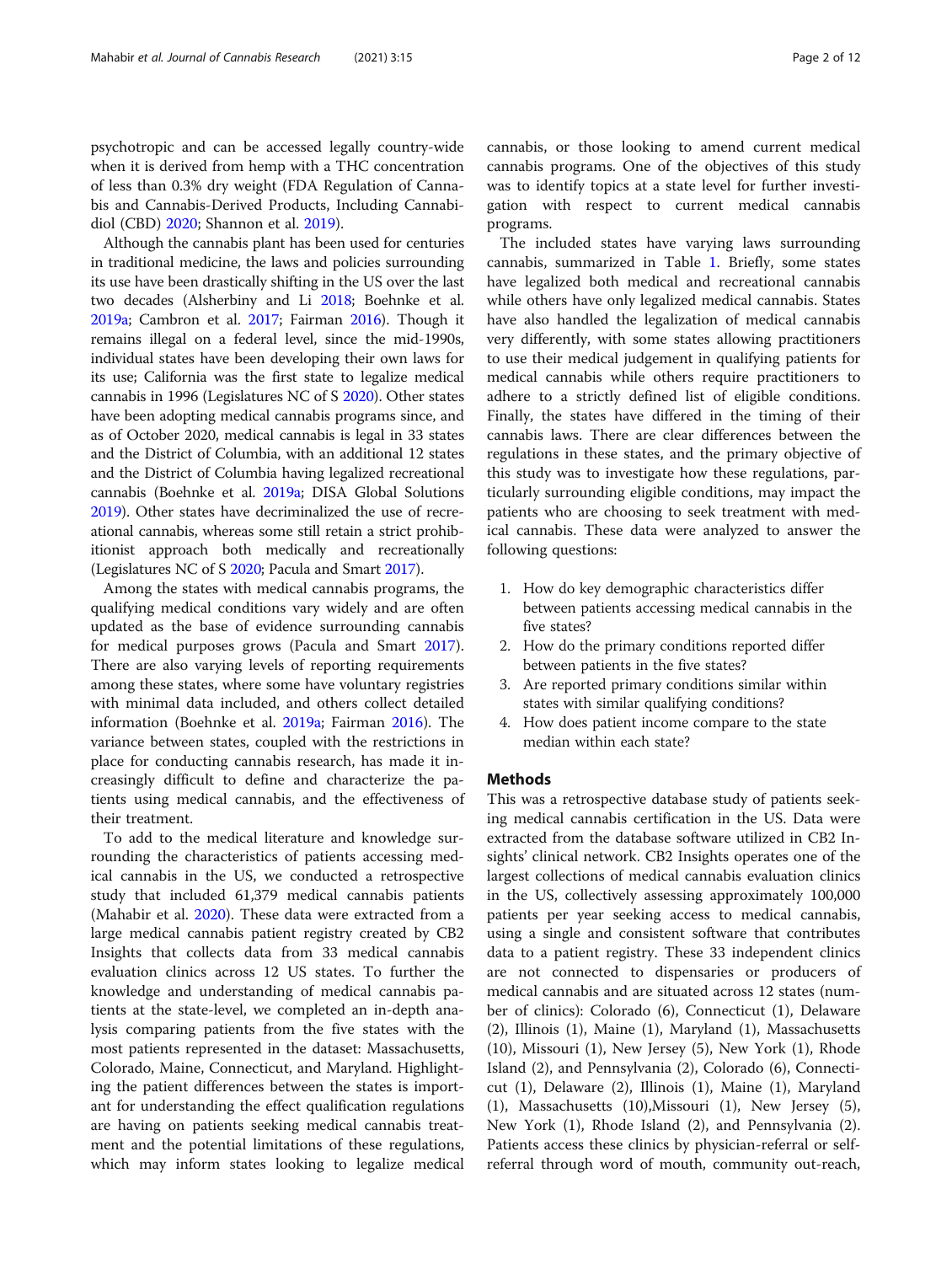## <span id="page-2-0"></span>Table 1 Qualifying conditions for patients seeking medical cannabis in Massachusetts, Colorado, Maine, Connecticut, and Maryland

| State                                                                                                                                                      | Qualifying condition(s)                                                                                                                                                                                                                                                                                                                                                                                                                                                                                                                                                                                                                                                                                                                                                                                                                                                                                                                                                                                                                                                                                                                                                                                                                                                                                                                                         |
|------------------------------------------------------------------------------------------------------------------------------------------------------------|-----------------------------------------------------------------------------------------------------------------------------------------------------------------------------------------------------------------------------------------------------------------------------------------------------------------------------------------------------------------------------------------------------------------------------------------------------------------------------------------------------------------------------------------------------------------------------------------------------------------------------------------------------------------------------------------------------------------------------------------------------------------------------------------------------------------------------------------------------------------------------------------------------------------------------------------------------------------------------------------------------------------------------------------------------------------------------------------------------------------------------------------------------------------------------------------------------------------------------------------------------------------------------------------------------------------------------------------------------------------|
| Massachusetts (The 191st General Court of The                                                                                                              | Debilitating medical conditions: cancer, glaucoma, positive status for human                                                                                                                                                                                                                                                                                                                                                                                                                                                                                                                                                                                                                                                                                                                                                                                                                                                                                                                                                                                                                                                                                                                                                                                                                                                                                    |
| <b>Commonwealth of Massachusetts 2020)</b>                                                                                                                 | immunodeficiency virus, acquired immune deficiency syndrome (AIDS), hepatitis C,                                                                                                                                                                                                                                                                                                                                                                                                                                                                                                                                                                                                                                                                                                                                                                                                                                                                                                                                                                                                                                                                                                                                                                                                                                                                                |
| Medically legal: 2012 (late adopter)                                                                                                                       | amyotrophic lateral sclerosis (ALS), Crohn's disease, Parkinson's disease, multiple sclerosis                                                                                                                                                                                                                                                                                                                                                                                                                                                                                                                                                                                                                                                                                                                                                                                                                                                                                                                                                                                                                                                                                                                                                                                                                                                                   |
| Recreationally legal: 2016                                                                                                                                 | and other conditions as determined in writing by a qualifying patient's physician.                                                                                                                                                                                                                                                                                                                                                                                                                                                                                                                                                                                                                                                                                                                                                                                                                                                                                                                                                                                                                                                                                                                                                                                                                                                                              |
| Colorado (Colorado - Official State Web Portal 2020)                                                                                                       | Debilitating medical conditions: cancer, glaucoma, HIV/AIDS, cachexia, persistent muscle                                                                                                                                                                                                                                                                                                                                                                                                                                                                                                                                                                                                                                                                                                                                                                                                                                                                                                                                                                                                                                                                                                                                                                                                                                                                        |
| Medically legal: 2000                                                                                                                                      | spasms, seizures, severe nausea, and severe (chronic) pain.                                                                                                                                                                                                                                                                                                                                                                                                                                                                                                                                                                                                                                                                                                                                                                                                                                                                                                                                                                                                                                                                                                                                                                                                                                                                                                     |
| (early adopter)                                                                                                                                            | Disabling medical conditions: post-traumatic stress disorder (PTSD), autism spectrum dis-                                                                                                                                                                                                                                                                                                                                                                                                                                                                                                                                                                                                                                                                                                                                                                                                                                                                                                                                                                                                                                                                                                                                                                                                                                                                       |
| Recreationally legal: 2012                                                                                                                                 | order, and any condition for which a physician could prescribe an opioid.                                                                                                                                                                                                                                                                                                                                                                                                                                                                                                                                                                                                                                                                                                                                                                                                                                                                                                                                                                                                                                                                                                                                                                                                                                                                                       |
| Maine (128th Maine Legislature 2020)<br>Medically legal: 1999<br>(early adopter)<br>Recreationally legal: 2016                                             | In the medical provider's professional opinion, a qualifying patient is likely to receive<br>therapeutic benefit from the medical use of marijuana to treat or alleviate the patient's<br>debilitating medical condition.                                                                                                                                                                                                                                                                                                                                                                                                                                                                                                                                                                                                                                                                                                                                                                                                                                                                                                                                                                                                                                                                                                                                       |
| <b>Connecticut (Connecticut State Department of</b><br><b>Consumer Protection 2020)</b><br>Medically legal: 2012<br>(late adopter)<br>Decriminalized: 2011 | Adult medical conditions: cancer, glaucoma, HIV/AIDS, Parkinson's disease, multiple sclerosis,<br>damage to nervous tissue of the spinal cord with objective neurological indication of<br>intractable spasticity, epilepsy, cachexia, wasting syndrome, Crohn's disease, post-traumatic<br>stress disorder, sickle cell disease, post laminectomy syndrome with chronic radiculopathy,<br>severe psoriasis and psoriatic arthritis, amyotrophic lateral sclerosis, ulcerative colitis, com-<br>plex regional pain syndrome Type 1 and Type II, cerebral palsy, cystic fibrosis, irreversible<br>spinal cord injury with objective neurological indication of intractable spasticity, terminal<br>illness requiring end-of-life care, uncontrolled intractable seizure disorder, spasticity or<br>neuropathic pain associated with fibromyalgia, severe rheumatoid arthritis, post herpetic<br>neuralgia, hydrocephalus with intractable headache, intractable headache syndromes,<br>neuropathic facial pain, muscular dystrophy, osteogenesis imperfecta, chronic neuropathic<br>pain associated with degenerative spinal disorders, interstitial cystitis, MALS Syndrome<br>(median arcuate ligament syndrome), vulvodynia and vulvar burning, intractable neuro-<br>pathic pain that is unresponsive to standard medical treatments, and Tourette syndrome. |
| Maryland (Natalie n.d.)                                                                                                                                    | Cachexia, anorexia, wasting syndrome, severe or chronic pain, severe nausea, seizures,                                                                                                                                                                                                                                                                                                                                                                                                                                                                                                                                                                                                                                                                                                                                                                                                                                                                                                                                                                                                                                                                                                                                                                                                                                                                          |
| Medically legal: 2014                                                                                                                                      | severe or persistent muscle spasms, glaucoma, post-traumatic stress disorder (PTSD), or an-                                                                                                                                                                                                                                                                                                                                                                                                                                                                                                                                                                                                                                                                                                                                                                                                                                                                                                                                                                                                                                                                                                                                                                                                                                                                     |
| (late adopter)                                                                                                                                             | other chronic medical condition which is severe and for which other treatments have                                                                                                                                                                                                                                                                                                                                                                                                                                                                                                                                                                                                                                                                                                                                                                                                                                                                                                                                                                                                                                                                                                                                                                                                                                                                             |
| Decriminalized: 2014                                                                                                                                       | been ineffective.                                                                                                                                                                                                                                                                                                                                                                                                                                                                                                                                                                                                                                                                                                                                                                                                                                                                                                                                                                                                                                                                                                                                                                                                                                                                                                                                               |

Table 1 summarizes the medical cannabis regulations for each state, current as of August 2020, as well as the year legalization laws were passed for medical cannabis and recreational cannabis

and marketing. Over 95% of data were collected via faceto-face interview, with the remaining collected via telemedicine. Patients presenting to any of the clinics are required to complete the same baseline information upon intake, including demographic, medical, and therapeutic information; however, certain characteristics such as race and gender were not made mandatory initially, and are not reported for all patients. Baseline questions include patient-reported tobacco smoking and alcohol use, current or past substance abuse of drugs and/or alcohol, use of illicit (illegal) drugs, medication use, and nonpharmacologic therapies. Medication use is an openended question that may be completed by transcribing a medication list into the software, which leaves room for errors and may be a limitation of the data. All patients indicate their primary reason for seeking access to medical cannabis (their qualifying condition) and are asked to report all comorbid conditions for which they are also seeking medical cannabis. Patients are required to provide supporting documentation of their medical histories and relevant conditions for review and verification, in the form of medical records or a letter from another physician. Review of medical documentation, in combination with a medical evaluation by a state-authorized physician or nurse practitioner, is used to confirm their

qualification for medical cannabis within their respective state.

Advarra Institutional Review Board (IRB) reviewed the protocol for these publications and determined it to be exempt from IRB oversight (Pro00042652) as the study had minimal risk, patient identifiers were not included in data exports, and it did not require direct patient contact. Data were exported for 62,145 patients who were seen for their initial assessment between November 18, 2018 (when the technology and standardized protocol were introduced into the clinics) and March 18, 2020. Data were exported without any patient identifiers to ensure patient anonymity. Eligibility criteria were applied to the dataset, and the following patients were removed: 1) 77 patients without a valid date of birth; 2) 78 patients younger than 18; and 3) 611 patients without a primary medical condition reported. To further investigate the differences in demographic, socioeconomic, and medical characteristics of patients accessing medical cannabis in different states, we narrowed our dataset to include the five states with the largest number of registry patients. Patients from Massachusetts (Burlington, Danvers, Fall Rivers, Northampton, Pittsfield, Seekonk, Stoughton, Waltham, Worcester, Yarmouth Port), Colorado (Broomfield, Colorado Springs, Denver, Pueblo), Maine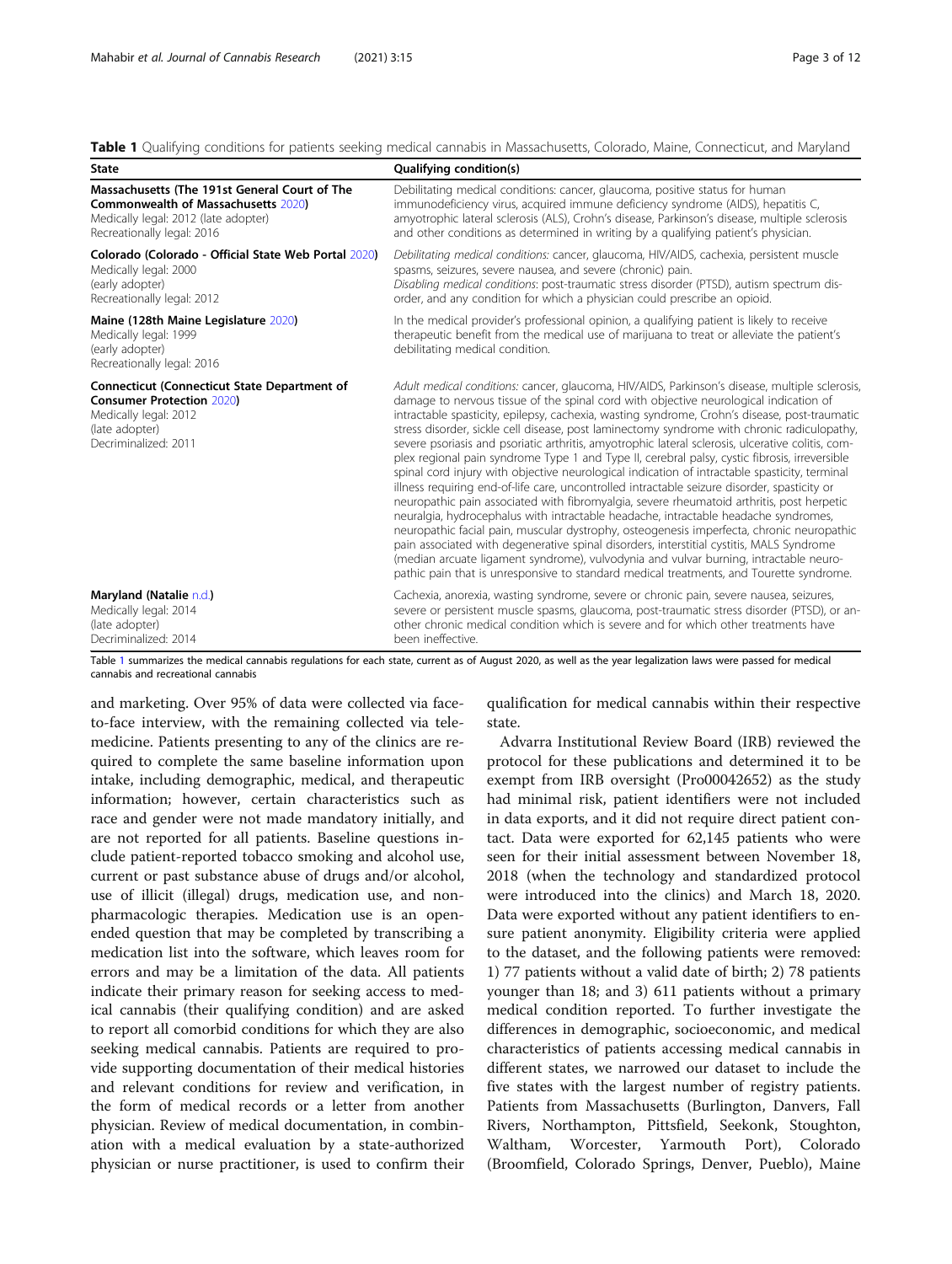(Bangor), Connecticut (Hartford), and Maryland (Columbia, Baltimore) remained in the dataset for further analysis, and patients from Delaware, Illinois, Missouri, New Jersey, New York, Rhode Island, and Pennsylvania were removed.

Data from the database software utilized in CB2 Insights' clinical network were also merged with US tax data, which provides tabulations of income tax data by ZIP code in order to estimate household income based on individual patients' ZIP codes. Median household income values from the 2018 dataset purchased from Cubit Planning Inc. were used (US Income Statistics [2020](#page-11-0)). Cubit Planning Inc. summarizes the most current income statistics from the US Census Bureau.

States were classified as early medical cannabis adopters (2000 and earlier) (Maine (1999) and Colorado (2000)) or late adopters (Connecticut (2012), Massachusetts (2012), and Maryland (2014)), recreationally legal (Colorado, Massachusetts, and Maine), or decriminalized (Connecticut and Maryland), as summarized in Table [1](#page-2-0).

The final dataset was analyzed using RStudio (Boston, MA). The analyses were completed to investigate differences in demographic, socioeconomic, and medical characteristics of patients between the five states. Descriptive statistics, expressed as a mean (standard deviation (SD)) or median (interquartile range (IQR)), were used as appropriate for continuous variables, and number (percent) for categorical variables to summarize information. T tests were conducted when comparing means between two groups, chi-squared tests when comparing proportions, and an analysis of variance (ANOVAs) to compare means of more than two groups using Tukey's honestly significant difference post-hoc test. All tests were completed with a significance level of 0.05. P values less than 0.001 were expressed as  $p < 0.001$ .

# Results

# Demographic characteristics

There were 61,379 patients included in the original analysis. For the purposes of this study, patients from nine states were removed, leaving 53,963 patients from five states: Massachusetts ( $n = 27,892$ ), Colorado ( $n = 16$ , 434), Maine ( $n = 4591$ ), Connecticut ( $n = 2643$ ), and Maryland ( $n = 2403$ ) (Supplemental Material, Figure [1](#page-9-0)). The average age across the five states varied significantly  $(p < 0.001)$  (Table [2\)](#page-4-0). The youngest average age was reported in Connecticut (42.2,  $SD = 14.4$ ) and the oldest in Massachusetts (47.0, SD = 15.7). Males represented approximately 60% of the patients across the entire sample of patients. The proportion of males in Colorado and Maine were significantly larger than the other states ( $p <$ 0.001) at 61.1% and 60.9%, respectively, compared to proportions in Connecticut, Massachusetts, and Maryland at 58.5%, 58.4%, and 58.8%, respectively. The state, but the difference was only significant in Colorado, Massachusetts, and Maine (45.1 vs 42.2,  $p < 0.001$ ; 48.9 vs 46.2,  $p < 0.001$ ; and 47.0 vs 45.6,  $p = 0.0036$ , respectively). Of the patients with race information reported, White individuals represented the majority in each state, ranging from 68.2% in Maryland to 96.1% in Maine. There were significant differences in reported tobacco smoking, alcohol use, and substance abuse between states ( $p < 0.001$ ). Smoking was lowest in Maryland (11.3%) and highest in Colorado (24.7%). Alcohol use ranged from 38.5% in Colorado to 44.7% in Massachusetts. History of substance abuse was lowest in Colorado (2.3%) and highest in Connecticut (12.5%).

The median income varied between the states but trended towards the median income of each state. Patients in Maryland and Maine had household incomes very similar to the state median (\$84,257 compared to \$83,242 and \$55,737 compared to \$55,602, respectively), whereas the median patient household incomes in Colorado, Connecticut, and Massachusetts were lower than the state median (\$64,251 compared to \$71,953, \$71,961 compared to \$76,348 and \$75,480 compared to \$79,835, respectively) (Guzman [2020](#page-10-0)). State income distributions compared to sample patient income distributions are compared in Supplemental Materials Figures 2[–](#page-9-0)6. Each individual state sample followed a distribution similar to the overall state.

# Prior cannabis experience

The majority of patients in each state had cannabis experience prior to seeking medical certification. Maine reported the highest proportion of patients with prior experience at 76.4%, and Maryland reported the lowest at 58.2%. Prior experience in Connecticut, Massachusetts, and Colorado was reported at 74.1%, 72.1%, and 63.6%, respectively. States that were early adopters of medical cannabis had a significantly lower proportion of patients with previous cannabis experience than states that were late adopters (66.4% compared to 71.3%,  $p \lt \theta$ 0.001). States that have legalized recreational cannabis reported a higher percentage of patients with prior experience (69.7% compared to 66.5%,  $p < 0.001$ ).

# Medication and non-pharmacologic therapy information

Connecticut had the largest proportion of patients who reported using at least one prescription medication (52.6%), whereas Colorado had significantly less (31.6%,  $p \sim 0.001$ ). Similarly, Colorado reported the smallest proportion (8.5%) of patients taking five or more medications, and Connecticut reported the largest (19.8%). All states had at least 50% of patients who reported using a non-pharmacologic therapy. Exercise was the most commonly reported therapy in all states (36.1 to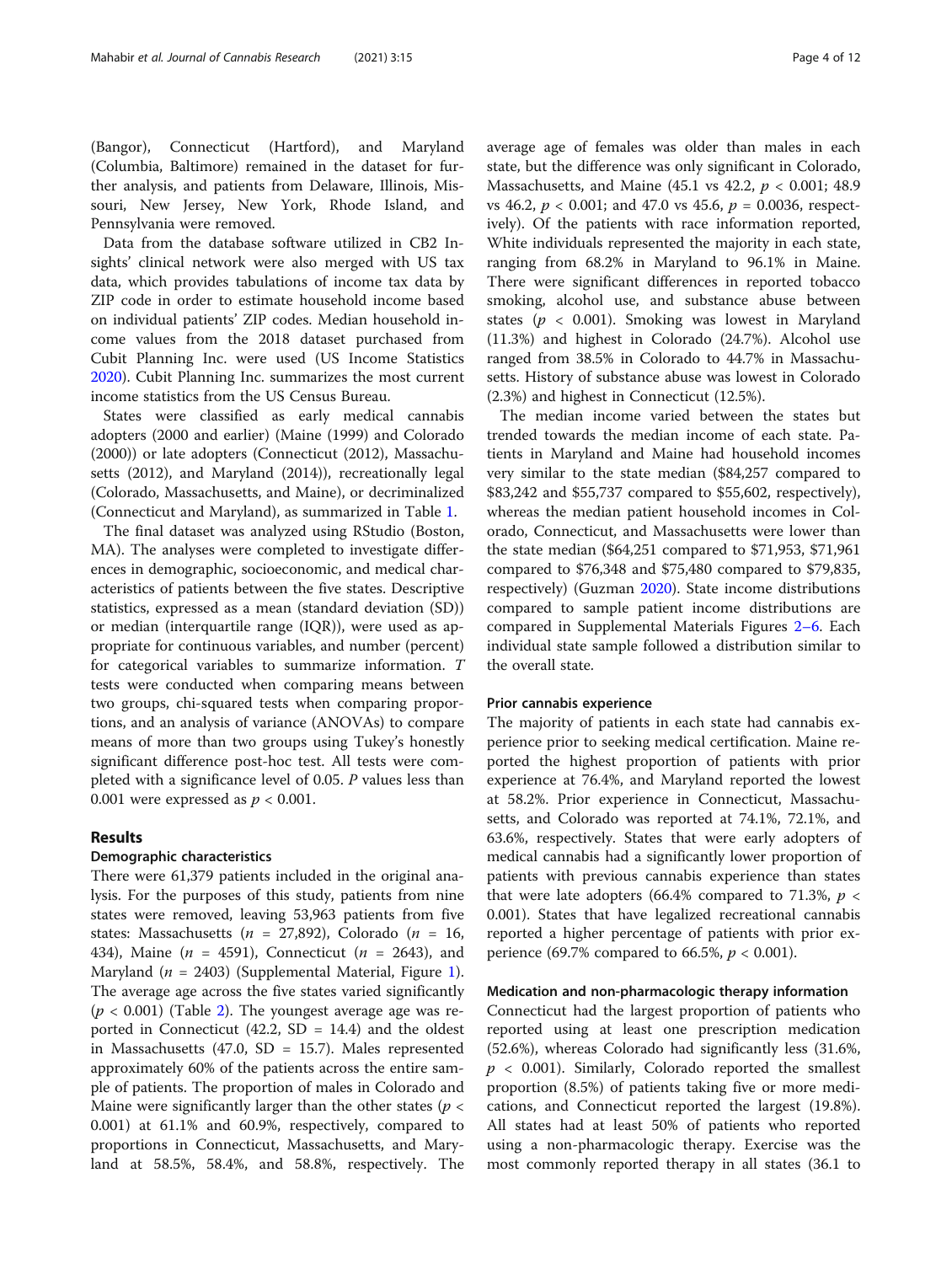<span id="page-4-0"></span>

| Table 2 Sociodemographic and medical characteristics of 53,963 patients seeking medical cannabis certification from CB2 Insights |  |  |  |  |
|----------------------------------------------------------------------------------------------------------------------------------|--|--|--|--|
| clinics in five states                                                                                                           |  |  |  |  |

| Characteristic                              | Massachusetts                           | Colorado<br>Maine                       |                                          | Connecticut                         | Maryland                              | Total                             |  |
|---------------------------------------------|-----------------------------------------|-----------------------------------------|------------------------------------------|-------------------------------------|---------------------------------------|-----------------------------------|--|
|                                             | $n = 27,892$<br>mean (SD) or $n$<br>(%) | $n = 16,434$<br>mean $(SD)$ or n<br>(%) | $n = 4591$<br>mean (SD) or $n$<br>$(\%)$ | $n = 2643$<br>mean (SD) or n<br>(%) | $n = 2403$<br>mean $(SD)$ or n<br>(%) | $n = 61,379$<br>mean (SD) or<br>% |  |
| Age (years), mean (SD) <sup>a,b</sup>       | 47.0 (15.9)                             | 43.3 (15.9)                             | 46.2 (15.6)                              | 42.2 (14.4)                         | 45.7 (15.7)                           | 45.5 (15.8)                       |  |
| Gender                                      |                                         |                                         |                                          |                                     |                                       |                                   |  |
| Male                                        | 14,615 (52.4%)                          | 9,969 (60.7%)                           | 2,720 (59.2%)                            | 1,506 (57.0%)                       | 1,019 (42.4%)                         | 54.8%                             |  |
| Female                                      | 10,413 (37.3%)                          | 6,353 (38.7%)                           | 1,746 (38.0%)                            | 1,067 (40.4%)                       | 714 (29.7%)                           | 37.8%                             |  |
| Non-binary                                  | 12 (0.0%)                               | $5(0.0\%)$                              | $1(0.0\%)$                               | $6(0.2\%)$                          | $4(0.2\%)$                            | 0.1%                              |  |
| Unknown/unspecified                         | 2,851 (10.2%)                           | 107 (0.7%)                              | 124 (2.7%)                               | 64 (2.4%)                           | 666 (27.7%)                           | 7.3%                              |  |
| Race                                        | $n=11,005$                              | $n=12,266$                              | $n=1,452$                                | $n=1,927$                           | $n = 654$                             | $n = 32,275$                      |  |
| White                                       | 10,304 (93.6%)                          | 10,372 (84.6%)                          | 1,396 (96.1%)                            | 1,615 (83.8%)                       | 446 (68.2%)                           | 87.5%                             |  |
| <b>Black</b>                                | 451 (4.1%)                              | 1,169 (9.5%)                            | 17 (1.2%)                                | 268 (13.9%)                         | 184 (28.1%)                           | 8.5%                              |  |
| Other                                       | 110 (1.0%)                              | 316 (2.6%)                              | 20 (1.4%)                                | 21 (1.1%)                           | $6(0.9\%)$                            | 1.6%                              |  |
| Asian                                       | 94 (0.9%)                               | 117 (1.0%)                              | $7(0.5\%)$                               | 13 (0.7%)                           | 10 (1.5%)                             | 0.9%                              |  |
| American Indian/Alaska Native               | $9(0.1\%)$                              | 210 (1.7%)                              | 10 (0.7%)                                | $6(0.3\%)$                          | $2(0.3\%)$                            | 0.8%                              |  |
| Middle Eastern                              | 22 (0.2%)                               | 19 (0.2%)                               | $0(0.0\%)$                               | $3(0.2\%)$                          | $3(0.5\%)$                            | 0.2%                              |  |
| Native Hawaiian/other Pacific<br>Islander   | $2(0.0\%)$                              | 47 (0.4%)                               | $2(0.1\%)$                               | $0(0.0\%)$                          | $2(0.3\%)$                            | 0.2%                              |  |
| South East Asian                            | 13 (0.1%)                               | 16 (0.1%)                               | $0(0.0\%)$                               | $1(0.1\%)$                          | $1(0.2\%)$                            | 0.1%                              |  |
| Surrogate household income                  | $n=25,182$                              | $n=15,627$                              | $n=4,222$                                | $n=2,595$                           | $n=1,718$                             | $n = 56,083$                      |  |
| Median                                      | \$75,480                                | \$64,251                                | \$55,737                                 | \$71,961                            | \$84,257                              | \$69,481                          |  |
| (IQR)                                       | (537,785)                               | (532, 120)                              | (519, 633)                               | (529,852)                           | (537,917)                             | (535,807)                         |  |
| Smoking status <sup>a,b</sup>               |                                         |                                         |                                          |                                     |                                       |                                   |  |
| Smoker                                      | 3,994 (14.3%)                           | 4,059 (24.7%)                           | 1,022 (22.3%)                            | 638 (24.1%)                         | 271 (11.3%)                           | 18.8%                             |  |
| Non-Smoker                                  | 23,897 (85.7%)                          | 12,375 (75.3%)                          | 3,569 (77.7%)                            | 2,005 (75.9%)                       | 2,132 (88.7%)                         | 81.2%                             |  |
| Alcohol consumption <sup>a,b</sup>          |                                         |                                         |                                          |                                     |                                       |                                   |  |
| Yes                                         | 12,459 (44.7%)                          | 6,323 (38.5%)                           | 1,905 (41.5%)                            | 1,081 (40.9%)                       | 976 (40.6%)                           | 42.5%                             |  |
| No                                          | 15,432 (55.3%)                          | 10,111 (61.5%)                          | 2,686 (58.5%)                            | 1,562 (59.1%)                       | 1,427 (59.4%)                         | 57.5%                             |  |
| Previous cannabis experience <sup>a,b</sup> |                                         |                                         |                                          |                                     |                                       |                                   |  |
| Yes                                         | 20,118 (72.1%)                          | 10,450 (63.6%)                          | 3,509 (76.4%)                            | 1,959 (74.1%)                       | 1,399 (58.2%)                         | 66.9%                             |  |
| No                                          | 7,773 (27.9%)                           | 5,984 (36.4%)                           | 1,082 (23.6%)                            | 684 (25.9%)                         | 1,004 (41.8%)                         | 33.1%                             |  |
| Use of non-cannabis illicit drugs           |                                         |                                         |                                          |                                     |                                       |                                   |  |
| Yes                                         | 95 (0.3%)                               | 89 (0.5%)                               | 15 (0.3%)                                | 12 (0.5%)                           | $5(0.2\%)$                            | 0.4%                              |  |
| No                                          | 27,796 (99.7%)                          | 16,345 (99.5%)                          | 4,576 (99.7%)                            | 2,631 (99.5%)                       | 2,398 (99.8%)                         | 99.6%                             |  |
| History of substance abuse <sup>a,b</sup>   |                                         |                                         |                                          |                                     |                                       |                                   |  |
| Yes                                         | 1,875 (6.7%)                            | 380 (2.3%)                              | 296 (6.4%)                               | 330 (12.5%)                         | 81 (3.4%)                             | 5.6%                              |  |
| No                                          | 26.016 (93.3%)                          | 16,054 (97.7%)                          | 4,295 (93.6%)                            | 2,313 (87.5%)                       | 2,322 (96.6%)                         | 94.4%                             |  |
| Number of medications <sup>a,b</sup>        |                                         |                                         |                                          |                                     |                                       |                                   |  |
| $\mathsf{O}\xspace$                         | 14,272 (51.2%)                          | 11,233 (68.4%)                          | 2,625 (57.2%)                            | 1,252 (47.4%)                       | 1,216 (50.6%)                         | 55.8%                             |  |
| 1                                           | 3,780 (13.6%)                           | 1,601 (9.7%)                            | 569 (12.4%)                              | 358 (13.5%)                         | 427 (17.8%)                           | 12.8%                             |  |
| 2                                           | 2,263 (8.1%)                            | 956 (5.8%)                              | 399 (8.7%)                               | 210 (8.0%)                          | 226 (9.4%)                            | 7.7%                              |  |
| 3                                           | 1,683 (6.0%)                            | 738 (4.5%)                              | 244 (5.3%)                               | 179 (6.8%)                          | 158 (6.6%)                            | 5.7%                              |  |
| 4                                           | 1,115 (4.0%)                            | 515 (3.1%)                              | 167 (3.6%)                               | 120 (4.5%)                          | 124 (5.1%)                            | 3.9%                              |  |
| $5+$                                        | 4,779 (17.1%)                           | 1,391 (8.5%)                            | 587 (12.8%)                              | 524 (19.8%)                         | 252 (10.5%)                           | 14.0%                             |  |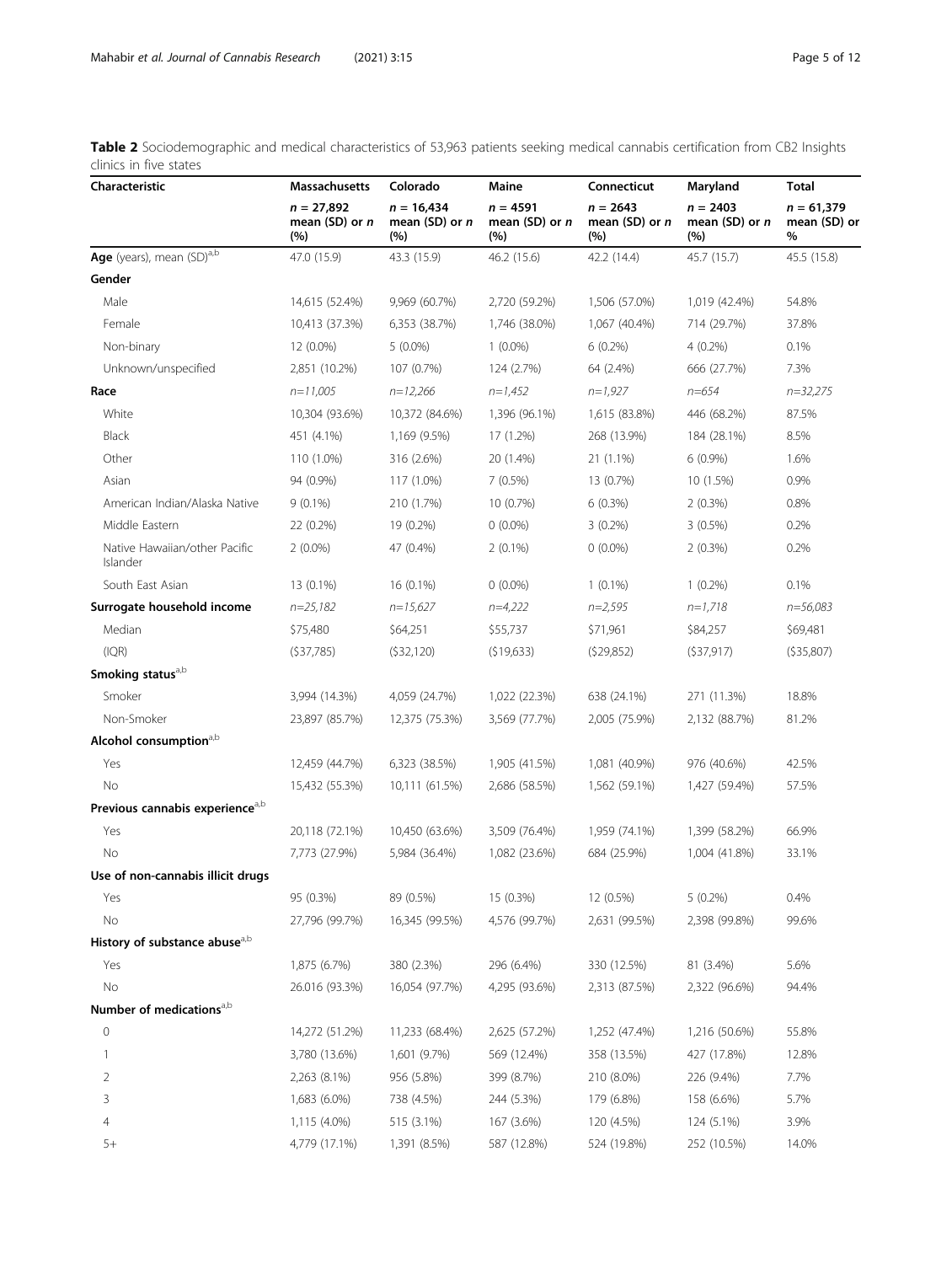Table 2 Sociodemographic and medical characteristics of 53,963 patients seeking medical cannabis certification from CB2 Insights clinics in five states (Continued)

| Characteristic                                             | <b>Massachusetts</b>                                                             | Colorado      | Maine                               | Connecticut                           | Maryland                                | <b>Total</b>                         |  |
|------------------------------------------------------------|----------------------------------------------------------------------------------|---------------|-------------------------------------|---------------------------------------|-----------------------------------------|--------------------------------------|--|
|                                                            | $n = 27,892$<br>$n = 16,434$<br>mean (SD) or n<br>mean (SD) or $n$<br>(%)<br>(%) |               | $n = 4591$<br>mean (SD) or n<br>(%) | $n = 2643$<br>mean $(SD)$ or n<br>(%) | $n = 2403$<br>mean $(SD)$ or $n$<br>(%) | $n = 61,379$<br>mean (SD) or<br>$\%$ |  |
| Average number of medications                              | 2.2(3.5)                                                                         | 1.2(2.5)      | 1.7(3.1)                            | 2.5(3.7)                              | 1.7(2.8)                                | 2.1(4.8)                             |  |
| Number of non-pharmacologic therapies used                 |                                                                                  |               |                                     |                                       |                                         |                                      |  |
| $\mathbf{0}$                                               | 10,408 (37.3%)                                                                   | 7,979 (48.6%) | 1,570 (34.2%)                       | 997 (37.7%)                           | 1,065 (44.3%)                           | 40.6%                                |  |
| 1                                                          | 5,558 (19.9%)                                                                    | 3,537 (21.5%) | 1,121 (24.4%)                       | 586 (22.2%)                           | 487 (20.3%)                             | 20.9%                                |  |
| 2                                                          | 4,461 (16.0%)                                                                    | 2,256 (13.7%) | 789 (17.2%)                         | 388 (14.7%)                           | 322 (13.4%)                             | 15.3%                                |  |
| 3                                                          | 3,184 (11.4%)                                                                    | 1,264 (7.7%)  | 503 (11.0%)                         | 265 (10.0%)                           | 264 (11.0%)                             | 10.1%                                |  |
| $\overline{4}$                                             | 1,904 (6.9%)                                                                     | 674 (4.1%)    | 273 (5.9%)                          | 181 (6.8%)                            | 148 (6.2%)                              | 6.0%                                 |  |
| $5+$                                                       | 2,377 (8.5%)                                                                     | 724 (4.4%)    | 335 (7.3%)                          | 226 (8.6%)                            | 117 (4.9%)                              | 7.1%                                 |  |
| Non-pharmacologic therapies                                |                                                                                  |               |                                     |                                       |                                         |                                      |  |
| Exercise                                                   | 12,540 (45.0%)                                                                   | 5,935 (36.1%) | 2,151 (46.9%)                       | 1,137 (43.0%)                         | 935 (38.9%)                             | 42.1%                                |  |
| Massage therapy                                            | 6,750 (24.2%)                                                                    | 2,937 (17.9%) | 972 (21.2%)                         | 511 (19.3%)                           | 466 (19.4%)                             | 21.6%                                |  |
| Chiropractor                                               | 5,540 (19.9%)                                                                    | 2,272 (13.8%) | 1,050 (22.9%)                       | 362 (13.7%)                           | 349 (14.5%)                             | 18.0%                                |  |
| Mental health counselling                                  | 6,117 (21.9%)                                                                    | 1,579 (9.6%)  | 864 (18.8%)                         | 757 (28.6%)                           | 421 (17.5%)                             | 18.3%                                |  |
| Physiotherapy                                              | 1,342 (4.8%)                                                                     | 1,270 (7.7%)  | 215 (4.7%)                          | 102 (3.9%)                            | 100 (4.2%)                              | 5.5%                                 |  |
| Mindfulness-based cognitive<br>therapy                     | 2,760 (9.9%)                                                                     | 1,111 (6.8%)  | 251 (5.5%)                          | 295 (11.2%)                           | 175 (7.3%)                              | 8.4%                                 |  |
| Aromatherapy                                               | 1,669 (6.0%)                                                                     | 1,015 (6.2%)  | 293 (6.4%)                          | 211 (8.0%)                            | 139 (5.8%)                              | 6.3%                                 |  |
| Homeopathic medicine                                       | 1,467 (5.3%)                                                                     | 793 (4.8%)    | 278 (6.1%)                          | 123 (4.7%)                            | 92 (3.8%)                               | 5.2%                                 |  |
| Acupuncture                                                | 3,309 (11.9%)                                                                    | 769 (4.7%)    | 503 (11.0%)                         | 206 (7.8%)                            | 243 (10.1%)                             | 9.2%                                 |  |
| Cognitive behavioural therapy<br>(CBT)                     | 1,885 (6.8%)                                                                     | 478 (2.9%)    | 270 (5.9%)                          | 213 (8.1%)                            | 115 (4.8%)                              | 5.7%                                 |  |
| Naturopathic medicine                                      | 860 (3.1%)                                                                       | 403 (2.5%)    | 149 (3.2%)                          | 104 (3.9%)                            | 49 (2.0%)                               | 2.9%                                 |  |
| Reiki                                                      | 1,380 (4.9%)                                                                     | 308 (1.9%)    | 205 (4.5%)                          | 113 (4.3%)                            | 71 (3.0%)                               | 3.8%                                 |  |
| Addictions counselling                                     | 602 (2.2%)                                                                       | 137 (0.8%)    | 131 (2.9%)                          | 115 (4.4%)                            | 35 (1.5%)                               | 1.9%                                 |  |
| Acudetox                                                   | 19 (0.1%)                                                                        | 29 (0.2%)     | $7(0.2\%)$                          | $4(0.2\%)$                            | $6(0.2\%)$                              | 0.1%                                 |  |
| Other                                                      | 42 (0.1%)                                                                        | $11(0.1\%)$   | 18 (0.4%)                           | $8(0.3\%)$                            | 8 (0.3%)                                | 0.4%                                 |  |
| Number of comorbid conditions                              |                                                                                  |               |                                     |                                       |                                         |                                      |  |
| $\mathbf 0$                                                | 2,206 (7.9%)                                                                     | 6,263 (38.1%) | 294 (6.4%)                          | 212 (8.0%)                            | 213 (8.9%)                              | 17.6%                                |  |
| $\mathbf{1}$                                               | 5,719 (20.5%)                                                                    | 5,548 (33.8%) | 940 (20.5%)                         | 429 (16.2%)                           | 663 (27.6%)                             | 26.0%                                |  |
| $\overline{2}$                                             | 4,935 (17.7%)                                                                    | 2,540 (15.5%) | 991 (21.6%)                         | 402 (15.2%)                           | 459 (19.1%)                             | 16.1%                                |  |
| 3                                                          | 4,028 (14.4%)                                                                    | 1,183 (7.2%)  | 700 (15.2%)                         | 370 (14.0%)                           | 415 (17.3%)                             | 11.9%                                |  |
| $\overline{4}$                                             | 3,276 (11.8%)                                                                    | 548 (3.3%)    | 531 (11.6%)                         | 310 (11.7%)                           | 253 (10.5%)                             | 9.0%                                 |  |
| $5+$                                                       | 7,728 (27.7%)                                                                    | 352 (2.1%)    | 1,135 (24.7%)                       | 920 (34.9%)                           | 400 (16.6%)                             | 19.4%                                |  |
| Total number of conditions, mean 4.3 (2.8)<br>$(SD)^{a,b}$ |                                                                                  | 2.1(1.3)      | 4.1(2.6)                            | 4.8(3.1)                              | 3.6(2.1)                                | 3.7(2.6)                             |  |

Table 2 summarizes key patient characteristics of patients seeking medical cannabis access at CB2 Insights clinics between November 2018 and March 2020 across five states. The total column includes all 61,379 patients included in the initial study for comparison, including patients from 12 states (Mahabir et al. [2020\)](#page-10-0). Total number of conditions refers to a count of the number of comorbid conditions plus one for the patients' primary condition. SD = standard deviation <sup>a</sup>Indicates that statistical test for significance was completed between the five states; the total numbers were not included in statistical tests. ANOVA was conducted for average age and average number of conditions between states. Chi-squared tests were conducted for differences in proportions between states<br><sup>b</sup>Indicates that statistical test was significant, and the characte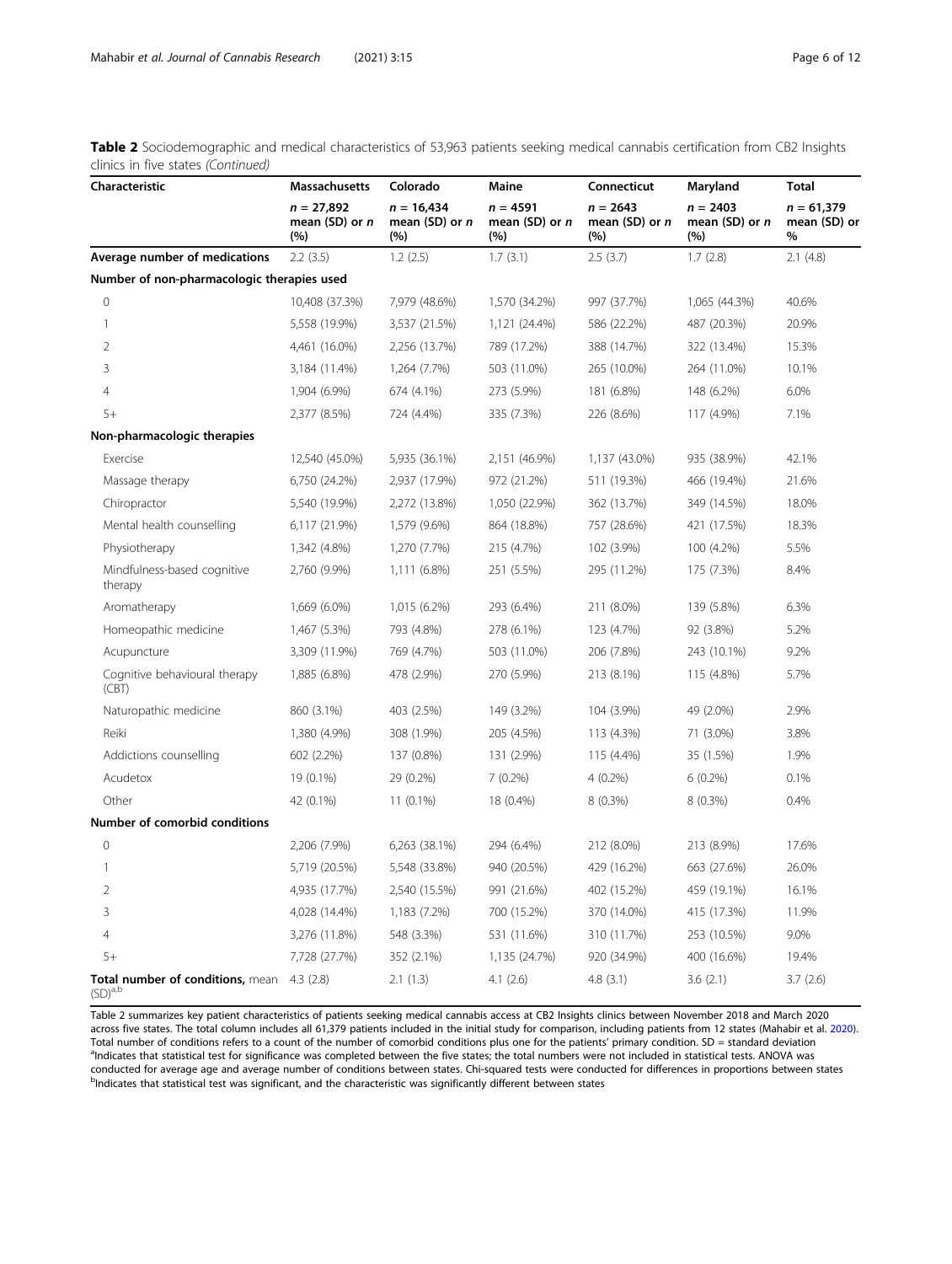46.9%), followed by massage therapy in Massachusetts, Colorado, and Maryland (24.2%, 17.9%, and 19.4%, respectively), chiropractor in Maine (22.9%), and mental health counselling in Connecticut (28.6%).

# Qualifying medical conditions and comorbid conditions

The reported primary conditions of patients varied widely between states (Table [3\)](#page-7-0). Massachusetts, Maine, and Maryland had a similar spread of proportions of primary medical conditions, with 5 or 6 conditions in each state being reported by 5% or more of patients (Fig. [1](#page-8-0)). In each of these states, chronic pain (19.4%, 35.9%, 23.7%), anxiety (21.7%, 12.7%, 20.3%), and back and neck problems (9.8%, 12.9%, 11.4%) were the top 3 medical conditions reported, although the order varied in each state. The distribution of proportions in Colorado and Connecticut was significantly different than the former three states. In Colorado, 78.7% of patients reported chronic pain as their primary medical condition, followed by muscle spasms at 4.7%. In Connecticut, 70.4% of patients reported PTSD as their primary medical condition, with spinal cord injury/disease reported second most often (7.3%).

Anxiety was the most commonly reported comorbid condition in Massachusetts, Maine, Connecticut, and Maryland (35.2%, 33.6%, 58.0%, 29.5%). Back and neck problems, depression, insomnia, chronic pain, and stress were also all reported by at least 20% of patients in each of these four states as well. Fewer than 10% of patients in each of these four states did not report having a comorbid condition. Contrarily, almost 40% of patients in Colorado did not report a comorbid condition and, of those who did, muscle spasms were reported by most patients (13.0%), followed by chronic nausea (10.1%) and back and neck problems (10.0%).

The total number of conditions reported varied significantly between states ( $p < 0.001$ ) (Table [2](#page-4-0)). Patients in Connecticut reported the highest number of average conditions (4.8,  $SD = 3.1$ ), whereas patients in Colorado reported the lowest  $(2.1, SD = 1.3)$ .

# **Discussion**

This retrospective study provided a detailed description of cannabis users across five US states: Massachusetts, Colorado, Maine, Connecticut, and Maryland. Patient demographics as well as medical characteristics varied significantly between the states. Males consistently represented a higher proportion of patients in each state, and females were on average older than males within each state, but this difference was not significant in Connecticut or Maryland. At a high level, relatively similar findings have been reported in other studies, with males accessing medical cannabis more than females, and an average age of patients in their forties (Eurich et al. [2019](#page-10-0); Fairman [2016](#page-10-0); Piper et al. [2017a](#page-10-0); Sexton et al. [2016\)](#page-11-0).

Reviewing the race breakdown of patients accessing medical cannabis at our clinics in each state, the distributions were similar when compared to the overall racial breakdown within each state overall, with some variation. White individuals were slightly underrepresented in Connecticut and Colorado, and overrepresented in Maryland and Massachusetts (U.S. Census Bureau QuickFacts: United States [2020\)](#page-11-0). Black individuals were adequately represented when compared to state demographics in Connecticut, Maine, and Maryland, but underrepresented in Massachusetts and overrepresented in Colorado. We hypothesize that the varying representation in Massachusetts and Colorado is due specifically to the locations of the clinics, as they are in areas with a proportion of Black individuals lower than the state average in Massachusetts, and higher in Colorado. This state-by-state breakdown gives an interesting perspective on race and medical cannabis use. White individuals are often the largest race group reported accessing medical cannabis in studies; however, this study demonstrates that race representation may be proportional to that within the jurisdiction.

The median estimated household incomes for patients in the registry from Massachusetts, Colorado, and Connecticut were lower than the state medians (Bureau UC. U.S [n.d.](#page-10-0)), which is in line with similar studies that report that medical cannabis users tend to have a lower income than the median (Reiman [2007;](#page-11-0) Sexton et al. [2016\)](#page-11-0). Contrarily, patients in Maryland and Maine had estimated household incomes very similar to the state median. It is important to highlight how reporting income as a whole for this sample would have skewed these results drastically: the median household income of the sample is \$68, 874, which is higher than the US median of \$61,937 (Bureau UC. U.S  $n.d.$ ). Reporting by state gives a much clearer picture of the sociodemographic characteristics of medical cannabis users. Further, distributions for each sample roughly mirrored the state-level distribution, indicating that income may not be a contributing factor to patients seeking medical cannabis.

All states reported a higher percentage of patients with prior experience than the US average for lifetime cannabis use, which was 45.3% in 2018 (2018 NSDUH Detailed Tables | CBHSQ Data [2020](#page-10-0)). We hypothesized that prior experience would be higher in states that were early adopters of medical cannabis, but the study results did not support this. Stigma may be lower in states where medical cannabis has been legal for a substantial period of time, leading to inexperienced patients being more willing to seek proper medical treatment with cannabis initially, rather than self-treating. However, prior use was higher in states with legalized recreational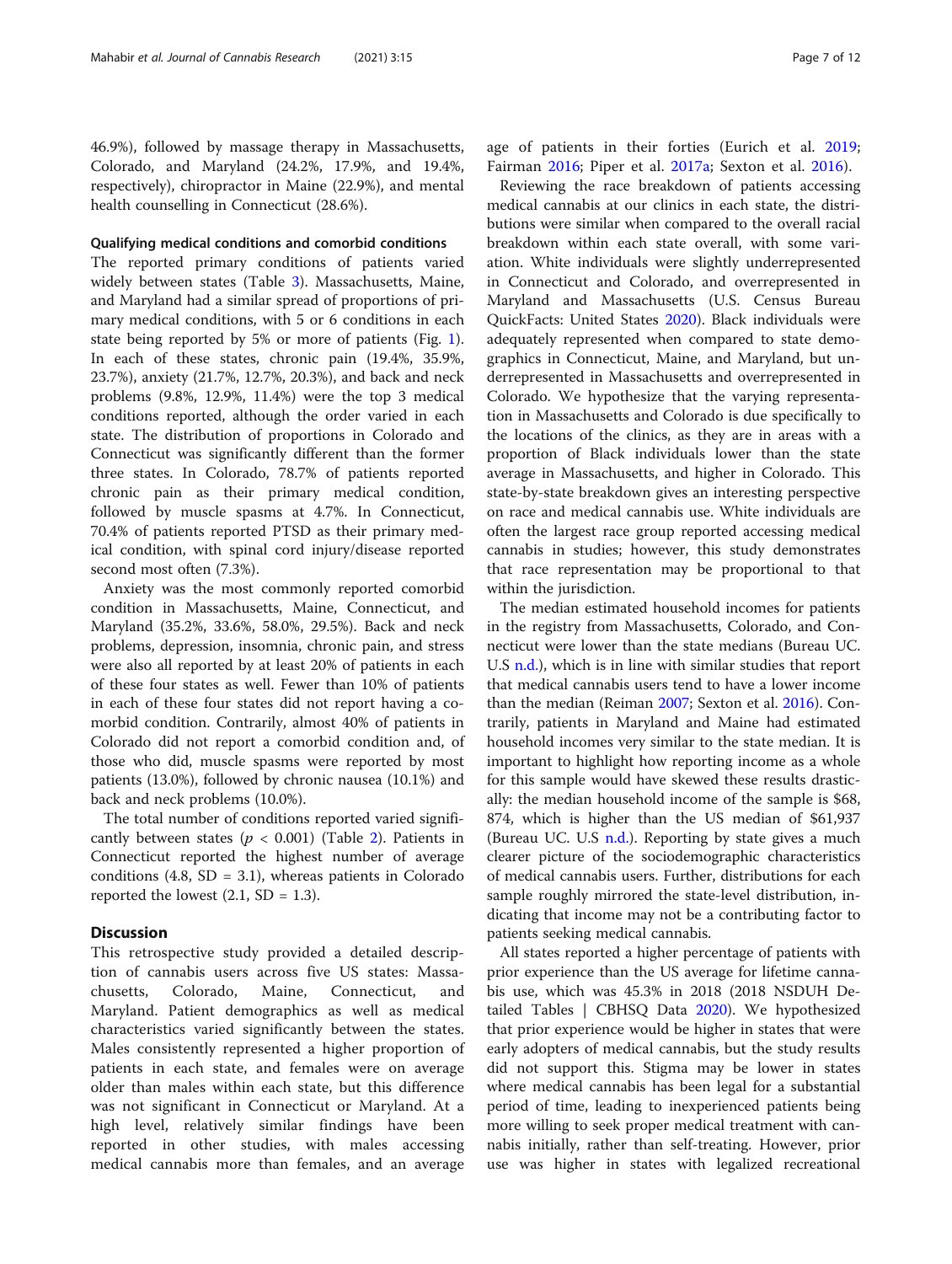<span id="page-7-0"></span>

| Table 3 Summary of primary and comorbid conditions reported by 53,963 patients seeking medical cannabis certification across |  |  |  |  |  |  |
|------------------------------------------------------------------------------------------------------------------------------|--|--|--|--|--|--|
| five states                                                                                                                  |  |  |  |  |  |  |

| Condition                      | <b>Massachusetts</b><br>$n = 27,892$<br>n(%) |            | Colorado<br>$n = 16,434$<br>n(%) |            | Maine<br>$n = 4591$<br>n(%) |            | Connecticut<br>$n = 2643$<br>n (%) |            | Maryland<br>$n = 2403$<br>n(%) |            | <b>Total</b><br>$n = 61,379$<br>% |
|--------------------------------|----------------------------------------------|------------|----------------------------------|------------|-----------------------------|------------|------------------------------------|------------|--------------------------------|------------|-----------------------------------|
| <b>Primary condition</b>       |                                              |            |                                  |            |                             |            |                                    |            |                                |            |                                   |
| Chronic pain                   | 5407                                         | $(19.4\%)$ | 12926                            | (78.7%)    | 1646                        | (35.9%)    | 42                                 | $(1.6\%)$  | 569                            | (23.7%)    | 38.8%                             |
| Anxiety                        | 6062                                         | (21.7%)    | 5                                | $(<0.1\%)$ | 581                         | (12.7%)    | 9                                  | (0.3%)     | 487                            | (20.3%)    | 13.5%                             |
| Post-traumatic stress disorder | 1439                                         | (5.2%)     | 456                              | $(2.8\%)$  | 323                         | $(7.0\%)$  | 1860                               | (70.4%)    | 126                            | $(5.2\%)$  | 8.4%                              |
| Back and neck problems         | 2737                                         | $(9.8\%)$  | 22                               | $(0.1\%)$  | 590                         | (12.9%)    | 24                                 | (0.9%      | 273                            | $(11.4\%)$ | 6.5%                              |
| Arthritis                      | 1785                                         | $(6.4\%)$  | 14                               | $(0.1\%)$  | 232                         | $(5.1\%)$  | 44                                 | (1.7%)     | 142                            | (5.9%)     | 3.9%                              |
| Insomnia                       | 1811                                         | $(6.5\%)$  | $\mathbf{1}$                     | $(0.0\%)$  | 169                         | (3.7%)     | 0                                  | $(0.0\%)$  | 76                             | $(3.2\%)$  | 3.4%                              |
| Cancer-related pain            | 752                                          | (2.7%)     | 447                              | (2.7%)     | 84                          | $(1.8\%)$  | 98                                 | (3.7%)     | 48                             | $(2.0\%)$  | 2.7%                              |
| Depression                     | 1050                                         | (3.8%)     | 0                                | $(0.0\%)$  | 58                          | (1.3%)     | 0                                  | $(0.0\%)$  | 102                            | $(4.2\%)$  | 2.0%                              |
| Migraines                      | 810                                          | $(2.9\%)$  | 26                               | $(0.2\%)$  | 136                         | $(3.0\%)$  | 36                                 | $(1.4\%)$  | 54                             | $(2.2\%)$  | 2.0%                              |
| Muscle spasms                  | 148                                          | $(0.5\%)$  | 780                              | (4.7%)     | 32                          | (0.7%      | 0                                  | $(0.0\%)$  | 26                             | $(1.1\%)$  | 1.7%                              |
| ADD/ADHD                       | 866                                          | $(3.1\%)$  | 0                                | $(0.0\%)$  | 71                          | (1.5%)     | 0                                  | $(0.0\%)$  | 39                             | $(1.6\%)$  | 1.6%                              |
| Chronic nausea                 | 248                                          | (0.9%      | 546                              | (3.3%)     | 60                          | (1.3%)     | 0                                  | $(0.0\%)$  | 16                             | (0.7%      | 1.5%                              |
| Fibromyalgia                   | 448                                          | $(1.6\%)$  | 14                               | $(0.1\%)$  | 57                          | $(1.2\%)$  | 53                                 | $(2.0\%)$  | 28                             | $(1.2\%)$  | 1.2%                              |
| Headaches                      | 292                                          | $(1.0\%)$  | 242                              | (1.5%)     | 94                          | $(2.0\%)$  | 29                                 | $(1.1\%)$  | 15                             | $(0.6\%)$  | 1.2%                              |
| Spinal cord injury/disease     | 263                                          | (0.9%      | 0                                | $(0.0\%)$  | 15                          | $(0.3\%)$  | 192                                | (7.3%)     | 22                             | (0.9%      | 0.9%                              |
| Other                          | 3774                                         | $(13.5\%)$ | 955                              | $(5.8\%)$  | 443                         | $(9.6\%)$  | 256                                | (9.7%)     | 380                            | $(15.8\%)$ | 10.7%                             |
| <b>Comorbid Conditions</b>     |                                              |            |                                  |            |                             |            |                                    |            |                                |            |                                   |
| Anxiety                        | 9815                                         | (35.2%)    | 1226                             | $(7.5\%)$  | 1543                        | (33.6%)    | 1534                               | $(58.0\%)$ | 710                            | (29.5%)    | 28.3%                             |
| Back and neck problems         | 7858                                         | (28.2%)    | 1642                             | $(10.0\%)$ | 1323                        | (28.8%)    | 807                                | (30.5%)    | 564                            | (23.5%)    | 23.7%                             |
| Depression                     | 8290                                         | (29.7%)    | 481                              | (2.9%)     | 1059                        | $(23.1\%)$ | 1014                               | (38.4%)    | 560                            | (23.3%)    | 21.9%                             |
| Insomnia                       | 9442                                         | $(33.9\%)$ | 740                              | $(4.5\%)$  | 1157                        | (25.2%)    | 782                                | (29.6%)    | 491                            | $(20.4\%)$ | 23.2%                             |
| Chronic pain                   | 6227                                         | (22.3%)    | 1072                             | $(6.5\%)$  | 1314                        | (28.6%)    | 653                                | (24.7%)    | 584                            | (24.3%)    | 18.2%                             |
| <b>Stress</b>                  | 7171                                         | (25.7%)    | 73                               | (0.4% )    | 913                         | (19.9%)    | 947                                | $(35.8\%)$ | 571                            | (23.8%)    | 11.2%                             |
| Headaches                      | 4569                                         | $(16.4\%)$ | 1339                             | $(8.1\%)$  | 756                         | (16.5%)    | 487                                | $(18.4\%)$ | 277                            | (11.5%)    | 14.2%                             |
| Arthritis                      | 5013                                         | $(18.0\%)$ | 700                              | (4.3%)     | 767                         | (16.7%)    | 452                                | $(17.1\%)$ | 286                            | $(11.9\%)$ | 14.0%                             |
| Muscle spasms                  | 3234                                         | $(11.6\%)$ | 2141                             | $(13.0\%)$ | 668                         | $(14.6\%)$ | 331                                | (12.5%)    | 277                            | (11.5%)    | 12.8%                             |
| Migraines                      | 3508                                         | $(12.6\%)$ | 692                              | $(4.2\%)$  | 392                         | (8.5%)     | 362                                | (13.7%)    | 189                            | (7.9%)     | 9.9%                              |
| Post-traumatic stress disorder | 3265                                         | (11.7%)    | 1257                             | $(7.6\%)$  | 618                         | $(13.5\%)$ | 114                                | (4.3%)     | 201                            | (8.4%)     | 10.0%                             |
| ADD/ADHD                       | 2855                                         | $(10.2\%)$ | 88                               | $(0.5\%)$  | 366                         | $(8.0\%)$  | 377                                | (14.3%)    | 216                            | $(9.0\%)$  | 7.5%                              |
| Mood disorders                 | 2222                                         | $(8.0\%)$  | 30                               | (0.2%)     | 261                         | (5.7%)     | 308                                | (11.7%)    | 140                            | (5.8%)     | 6.0%                              |
| Chronic nausea                 | 1544                                         | (5.5%)     | 1665                             | $(10.1\%)$ | 350                         | (7.6%)     | 0                                  | $(0.0\%)$  | 77                             | (3.2%)     | 7.2%                              |
| Neuropathic pain               | 1660                                         | $(6.0\%)$  | 165                              | $(1.0\%)$  | 253                         | (5.5%)     | 200                                | $(7.6\%)$  | 96                             | $(4.0\%)$  | 4.8%                              |
| Irritable bowel syndrome       | 1698                                         | $(6.1\%)$  | 82                               | $(0.5\%)$  | 292                         | $(6.4\%)$  | 197                                | (7.5%)     | 83                             | (3.5%)     | 4.6%                              |
| Appetite stimulation           | 1875                                         | (6.7%)     | 112                              | (0.7%)     | 256                         | $(5.6\%)$  | 157                                | (5.9%)     | 102                            | (4.2%)     | 4.7%                              |
| Fibromyalgia                   | 967                                          | (3.5%)     | 189                              | (1.2%)     | 173                         | (3.8%)     | 83                                 | $(3.1\%)$  | 48                             | $(2.0\%)$  | 2.9%                              |
| Spinal cord injury             | 928                                          | (3.3%)     | 27                               | $(0.2\%)$  | 131                         | (2.9%)     | 105                                | $(4.0\%)$  | 63                             | $(2.6\%)$  | 2.7%                              |
| Obsessive compulsive behavior  | 904                                          | $(3.2\%)$  | 11                               | $(0.1\%)$  | 89                          | (1.9%)     | 132                                | $(5.0\%)$  | 45                             | (1.9%)     | 2.3%                              |

Table 3 provides a summary of the reported primary and comorbid conditions of patients seeking medical cannabis access at CB2 Insights clinics between November 2018 and March 2020 across five states. The total column includes all 61,379 patients included in the initial study for comparison, including patients from 12 states (Mahabir et al. [2020\)](#page-10-0). Patients could only report one primary condition. All conditions that represented at least 2.0% of the sample in one state are listed, the remaining are grouped under "other". Patients could report multiple comorbid conditions, but not the same comorbid condition as their primary. The top 20 are reported in the table. ADD = attention deficit disorder; ADHD = attention deficit hyperactivity disorder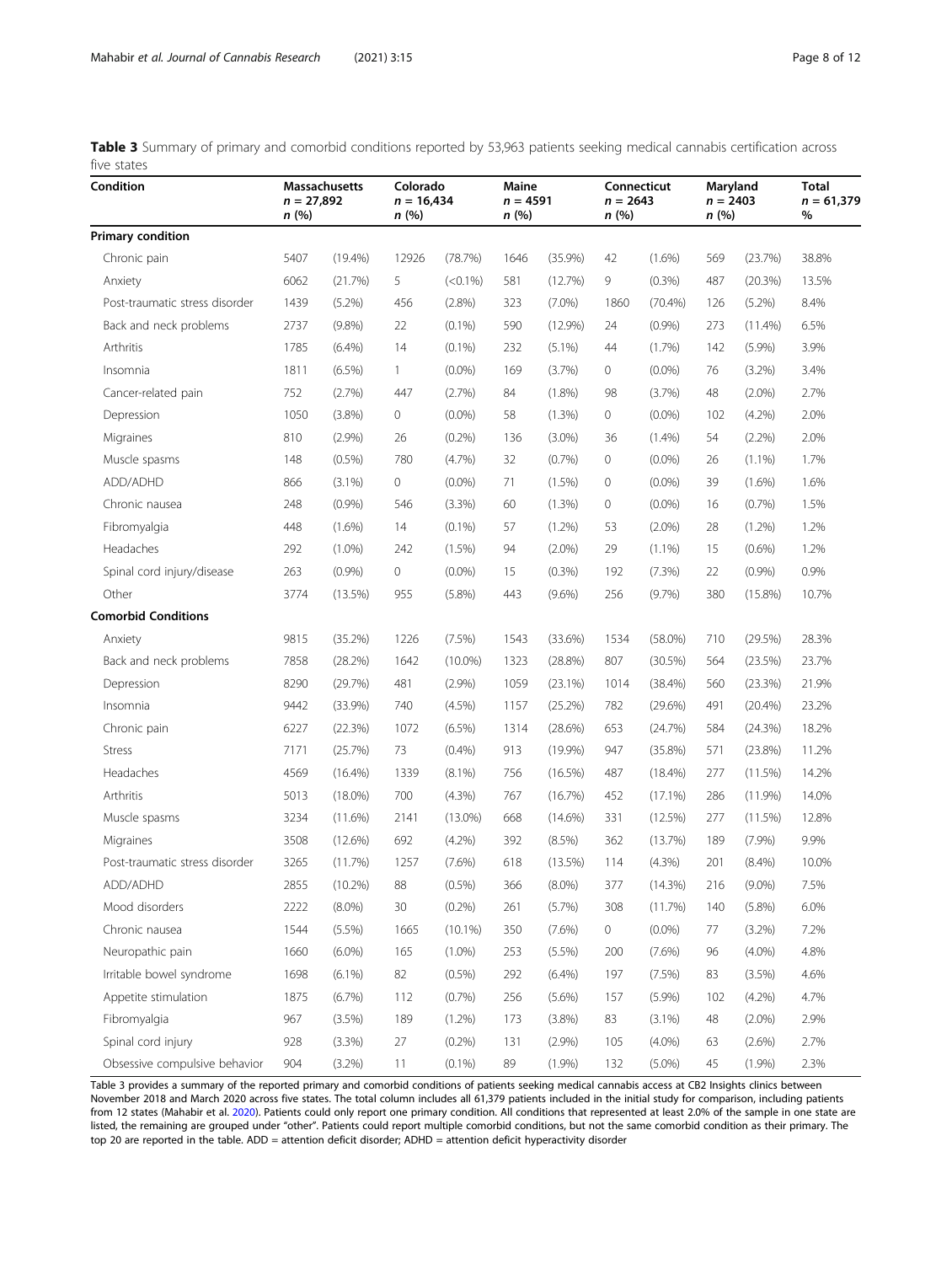<span id="page-8-0"></span>

cannabis, although the proportions varied between these states. This finding is contrary to findings that legalizing cannabis does not necessarily increase use, although the evidence surrounding this is inconsistent (Cerdá et al. [2020](#page-10-0); Cerdá et al. [2017](#page-10-0); Cerdá et al. [2011;](#page-10-0) Gorman and Huber [2007;](#page-10-0) Leyton [2019](#page-10-0); Marijuana Decriminalization and Its Impact on Use - NORML - Working to Reform Marijuana Laws [2020](#page-10-0)). The process by which patients choose to seek treatment with medical cannabis merits further investigation, as an understanding of this may help encourage patients who would like to use cannabis medically to seek guidance and oversight by a medical team as their first option.

Following our first study in which chronic pain was the clear frontrunner for patients' primary medical condition, the same result was expected when looking at individual states, but this was not the case. The impact of the differences between state qualifying conditions is highlighted well by our results. In Massachusetts, Maine, and Maryland, the distributions of primary conditions were similar. Within each of these states guidelines' for eligible qualifying conditions, patients with other conditions for which the practitioner believes medical cannabis may be an effective treatment may be granted certification (128th Maine Legislature [2020](#page-10-0); Natalie [n.d.](#page-10-0); The 191st General Court of The Commonwealth of Massachusetts [2020\)](#page-11-0). Massachusetts and Maryland have a short list of medical conditions included with the aforementioned statement, whereas Maine does not provide a list (Table [1\)](#page-2-0) (128th Maine Legislature [2020;](#page-10-0) Natalie [n.d.](#page-10-0); The 191st General Court of The Commonwealth of Massachusetts [2020\)](#page-11-0). Interestingly, none of the top three primary medical conditions reported in Massachusetts or Maryland (chronic pain, anxiety, back and neck problems) appear on the short lists. We hypothesize that allowing practitioners to use their medical judgement when qualifying patients may provide patients greater access to medical cannabis within these states and may provide a clearer picture of the true conditions for which patients seek medical cannabis. The breakdown of primary medical conditions reported in Colorado and Connecticut followed much different patterns, and we again hypothesize that this is a direct result of the statedefined qualifying conditions.

In Colorado, patients may qualify based on a limited number of conditions, or any condition for which a physician could prescribe an opioid (Colorado - Official State Web Portal [2020\)](#page-10-0). The latter is heavily represented in the patient sample from Colorado, as almost 80% of patients reported chronic pain as their primary medical condition (Boehnke et al. [2016](#page-10-0); Boehnke et al. [2019b](#page-10-0); Lucas et al. [2019](#page-10-0); Piper et al. [2017b](#page-11-0)). The medical conditions with the highest proportion of patients following chronic pain were muscle spasms and chronic nausea, which are explicitly stated in the guidelines to be qualifying conditions.

Connecticut has a lengthy list of qualifying conditions, but despite this list, the majority of patients reported PTSD as their primary medical condition (Connecticut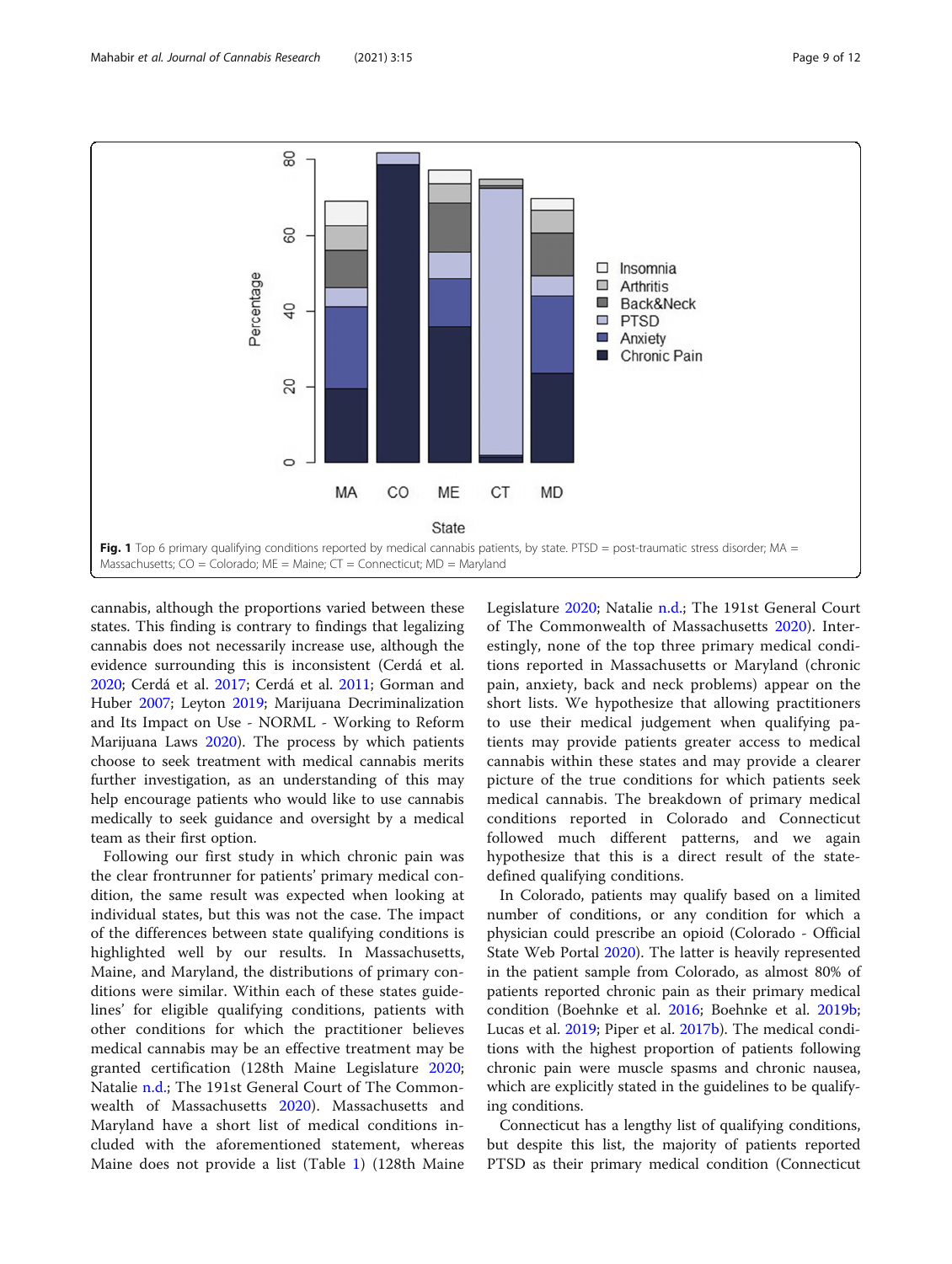<span id="page-9-0"></span>State Department of Consumer Protection [2020](#page-10-0)). There is not a clear indication as to why PTSD is reported by the majority of patients accessing medical cannabis in Connecticut, compared to the other states in which 10– 20% of patients reported PTSD as a primary or comorbid condition, which aligns with an article indicating that 23% of patients seeking medical cannabis for the first time screen positive for lifetime PTSD (Bohnert et al. [2014\)](#page-10-0). We can, however, hypothesize that the high proportion of PTSD patients may be due to the proximity of the clinics to a military base. Prevalence of PTSD among veterans is often reported to be greater than the general population, with an estimate that 11 to 20% of Iraq and Afghanistan veterans suffer from PTSD, whether diagnosed or not, compared to roughly 2% of the general US population (Ghaffarzadegan et al. [2016](#page-10-0)). However, the use of cannabis is strictly prohibited among active-duty military and, even among veterans, its use is discouraged (VA and Marijuana – what veterans need to know - Public Health [2020](#page-11-0)).

In Massachusetts, Maine, Connecticut, and Maryland, over 90% of patients reported at least one comorbid condition, whereas in Colorado the same was reported by just over 60% of patients. Among the comorbid conditions reported in the former four states, they were similar to results from a survey that included patients from across the US, Canada, and the UK, where anxiety, back and neck problems, depression, insomnia, chronic pain, stress, and headaches were among the highest reported conditions (Sexton et al. [2016\)](#page-11-0). It is interesting to note that in Connecticut a large number of patients reported comorbid conditions that are not a qualifying condition for the state, demonstrating that although these conditions do not qualify them they are still able to use medical cannabis as a treatment for them as their primary condition is eligible. The same trend is seen within Colorado, but with fewer patients. Patients in Connecticut reported the highest average number of comorbid conditions, and Colorado reported the lowest. We can only speculate here what the source of these differences are between states, but it may be related to the attitudes surrounding medical cannabis, with patients in Colorado not feeling the need to strongly advocate and justify their need for medical cannabis by listing numerous conditions. However, this could also be explained by differing practices for completing assessment appointments between the clinics.

Strengths of this study include the large sample size and detailed information on the patients in these five states. All data collection was verified by a qualified practitioner at the time of input, and thorough information was available on patients' medical conditions. Limitations include missing data on race and gender, a lack of ethnicity information, the use of surrogate income

data, and the absence of data on patients who did not qualify for medical cannabis certification and were not included in the registry. Another limitation is that the data came from a single network of clinics and may not be representative of all medical cannabis patients in these states. According to the Marijuana Policy Project website, Massachusetts has 69,008 registered medical cannabis patients (as of March 2020), Colorado has 81, 722 (as of March 2020), Maine has 65,368 (as of December 2019), Connecticut has 41,212 (as of May 2020), and Maryland has 99,912 (as of May 2020). Our largest representation is in Massachusetts at approximately 40%, followed by approximately 20% in Colorado, 7% in Maine, 6% in Connecticut, and 2% in Maryland (Medical Marijuana Patient Numbers [2021](#page-10-0)).

# Conclusions

To our knowledge, this study was the first to offer detailed, state-level insights into the characteristics of patients accessing medical cannabis. It highlights the impact of the differing state-eligible qualifying conditions between the five states of Massachusetts, Colorado, Maine, Connecticut, and Maryland and brings into question the routes through which patients choose to seek treatment with cannabis in states where they may not qualify based on their condition. These patients may turn to alternative treatments, or to the illicit or recreational cannabis markets, where permitted. Alternatively, patients may choose to misrepresent their condition to fit in with the regulations in order to gain access to medical cannabis. Patients in these situations may not be granted proper medical oversight or the education needed to increase their chances of success with medical cannabis treatment, which physicians should be aware of.

#### Abbreviations

CBD: Cannabidiol; IQR: Interquartile range; IRB: Institutional review board; PTSD: Post-traumatic stress disorder; SD: Standard deviation; THC: Δ-9- Tetrahydrocannabinol; US: United States

#### Supplementary Information

The online version contains supplementary material available at [https://doi.](https://doi.org/10.1186/s42238-021-00075-z) [org/10.1186/s42238-021-00075-z](https://doi.org/10.1186/s42238-021-00075-z).

Additional file 1: Figure 1. Patient Flow. Figure 2. Massachusetts Income Distributions. Figure 3. Colorado Income Distributions. Figure 4. Maine Income Distributions. Figure 5. Connecticut Income Distributions. **Figure 6.** Maryland Income Distributions.

#### Acknowledgements

Not applicable.

#### Authors' contributions

CS and KM conceptualized the study question. AG, CV, and JM completed the analysis and writing of the initial manuscript. CS and KM were integral in interpreting the data and writing and editing the manuscript. The authors read and approved the final manuscript.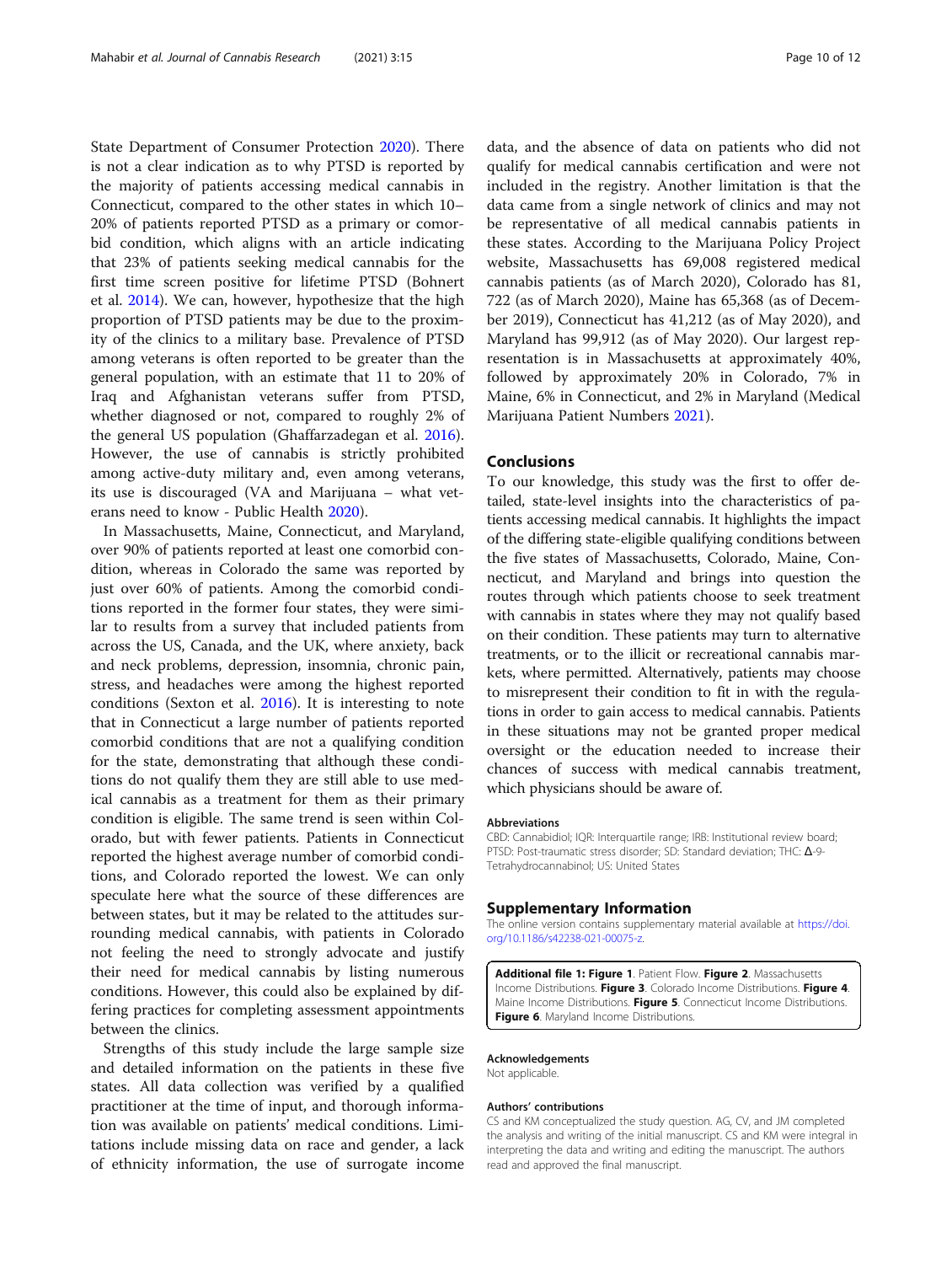## <span id="page-10-0"></span>Authors' information

Not applicable.

#### Funding

This study was not funded by any external sources. Authors are employees of CB2 Insights and were compensated as per their contracts for the time to analyze the data and prepare the manuscript.

#### Availability of data and materials

The datasets used for this article are not publicly available due to patients' privacy. Data can be made available upon appropriate request to the authors.

# Declarations

#### Ethics approval and consent to participate

This research initiative was submitted for IRB review and determined to be exempt from IRB oversight by the Advarra IRB (Pro00042652) as this study had minimal risk, the data exports were void of patient identifiers, and it did not require direct patient contact.

#### Consent for publication

Not applicable.

## Competing interests

The authors declare that they have no competing interests aside from being employees of CB2 Insights. All authors contributed to the manuscript as part of an internally guided project. CB2 Insights owns the data, and the authors are all employees of CB2 Insights. No external companies had input on the content of the manuscript, and all data were analyzed in an unbiased fashion. Apart from the authors, CB2 Insights did not play any role in the conduct or analysis of the study, the writing of the manuscript, or the decision to publish.

# Received: 21 October 2020 Accepted: 14 May 2021 Published online: 27 May 2021

#### References

- 128th Maine Legislature. An act to amend Maine's medical marijuana law. [http://](http://legislature.maine.gov/legis/bills/getPDF.asp?paper=HP1060&item=1&snum=128) [legislature.maine.gov/legis/bills/getPDF.asp?paper=HP1060&item=1&snum=](http://legislature.maine.gov/legis/bills/getPDF.asp?paper=HP1060&item=1&snum=128) [128.](http://legislature.maine.gov/legis/bills/getPDF.asp?paper=HP1060&item=1&snum=128) Accessed 11 Aug 2020.
- 2018 NSDUH Detailed Tables | CBHSQ Data. [https://www.samhsa.gov/data/](https://www.samhsa.gov/data/report/2018-nsduh-detailed-tables) [report/2018-nsduh-detailed-tables.](https://www.samhsa.gov/data/report/2018-nsduh-detailed-tables) Accessed 27 Mar 2020.
- Alsherbiny MA, Li CG. Medicinal cannabis-potential drug interactions. Med (Basel, Switzerland). 2018;6(1). <https://doi.org/10.3390/medicines6010003>.
- Boehnke KF, Gangopadhyay S, Clauw DJ, Haffajee RL. Qualifying conditions of medical cannabis license holders in the United States. Health Aff. 2019a;38(2): 295–302. <https://doi.org/10.1377/hlthaff.2018.05266>.
- Boehnke KF, Litinas E, Clauw DJ. Medical cannabis use is associated with decreased opiate medication use in a retrospective cross-sectional survey of patients with chronic pain. J Pain. 2016;17(6):739–44. [https://doi.org/10.1016/](https://doi.org/10.1016/j.jpain.2016.03.002) [j.jpain.2016.03.002](https://doi.org/10.1016/j.jpain.2016.03.002).
- Boehnke KF, Scott JR, Litinas E, Sisley S, Williams DA, Clauw DJ. Pills to pot: observational analyses of cannabis substitution among medical cannabis users with chronic pain. J Pain. 2019b;20(7):830–41. [https://doi.org/10.1016/j.](https://doi.org/10.1016/j.jpain.2019.01.010) ipain.2019.01.010.
- Bohnert KM, Perron BE, Ashrafioun L, Kleinberg F, Jannausch M, Ilgen MA. Positive posttraumatic stress disorder screens among first-time medical cannabis patients: prevalence and association with other substance use. Addict Behav. 2014;39(10):1414–7. [https://doi.org/10.1016/j.addbeh.2014.05.](https://doi.org/10.1016/j.addbeh.2014.05.022) [022.](https://doi.org/10.1016/j.addbeh.2014.05.022)
- Bureau UC. U.S. Median Household Income Up in 2018 From 2017. [https://www.](https://www.census.gov/library/stories/2019/09/us-median-household-income-up-in-2018-from-2017.html) [census.gov/library/stories/2019/09/us-median-household-income-up-in-2018](https://www.census.gov/library/stories/2019/09/us-median-household-income-up-in-2018-from-2017.html) [from-2017.html](https://www.census.gov/library/stories/2019/09/us-median-household-income-up-in-2018-from-2017.html). Accessed 25 Mar 2020.
- Cambron C, Guttmannova K, Fleming CB. State and national contexts in evaluating cannabis laws: a case study of Washington state. J Drug Issues. 2017;47(1):74–90. <https://doi.org/10.1177/0022042616678607>.
- Carliner H, Brown QL, Sarvet AL, Hasin DS. Cannabis use, attitudes, and legal status in the U.S.: a review. Prev Med (Baltim). 2017;104:13–23. [https://doi.](https://doi.org/10.1016/j.ypmed.2017.07.008) [org/10.1016/j.ypmed.2017.07.008.](https://doi.org/10.1016/j.ypmed.2017.07.008)
- Cerdá M, Mauro C, Hamilton A, Levy NS, Santaella-Tenorio J, Hasin D, et al. Association between recreational marijuana legalization in the United States and changes in marijuana use and cannabis use disorder from 2008 to 2016. JAMA Psychiatry. 2020;77(2):165–71. [https://doi.org/10.1001/jamapsychiatry.2](https://doi.org/10.1001/jamapsychiatry.2019.3254) [019.3254.](https://doi.org/10.1001/jamapsychiatry.2019.3254)
- Cerdá M, Wall M, Feng T, Keyes KM, Sarvet A, Schulenberg J, et al. Association of state recreational marijuana laws with adolescent marijuana use. JAMA Pediatr. 2017;171(2):142–9. <https://doi.org/10.1001/jamapediatrics.2016.3624>.
- Cerdá M, Wall M, Keyes KM, Galea S, Hasin D. Medical marijuana laws in 50 states: investigating the relationship between state legalization of medical marijuana and marijuana use, abuse and dependence. Drug Alcohol Depend. 2011;120(1-3):22–7. <https://doi.org/10.1016/j.drugalcdep.2011.06.011>.
- Colorado Official State Web Portal. Qualifying medical conditions Medical Marijuana Registry. [https://cdphe.colorado.gov/apply-colorado-medical-ma](https://cdphe.colorado.gov/apply-colorado-medical-marijuana-card) [rijuana-card.](https://cdphe.colorado.gov/apply-colorado-medical-marijuana-card) Published 2019. Accessed 11 Aug 2020.
- Connecticut State Department of Consumer Protection. Qualification Requirements. [https://portal.ct.gov/DCP/Medical-Marijuana-Program/Qualifica](https://portal.ct.gov/DCP/Medical-Marijuana-Program/Qualification-Requirements) [tion-Requirements](https://portal.ct.gov/DCP/Medical-Marijuana-Program/Qualification-Requirements). Published 2020. Accessed 11 Aug 2020.
- DISA Global Solutions. Map of marijuana legality by state. Retrieved from URL <https://disa.com/map-of-marijuana-legality-by-state>. 2019.
- Eurich DT, Hanlon JG, Boisvenue JJ, Meng H, Dyck JRB. A description of the medical cannabis use in Ontario, Canada. Cannabis Cannabinoid Res. 2019; 4(2):131–5. [https://doi.org/10.1089/can.2018.0036.](https://doi.org/10.1089/can.2018.0036)
- Fairman BJ. Trends in registered medical marijuana participation across 13 US states and District of Columbia. Drug Alcohol Depend. 2016;159:72–9. [https://](https://doi.org/10.1016/j.drugalcdep.2015.11.015) [doi.org/10.1016/j.drugalcdep.2015.11.015.](https://doi.org/10.1016/j.drugalcdep.2015.11.015)
- FDA Regulation of Cannabis and Cannabis-Derived Products, Including Cannabidiol (CBD). U.S. Food and Drug Administration. [https://www.fda.gov/](https://www.fda.gov/news-events/public-health-focus/fda-regulation-cannabis-and-cannabis-derived-products-including-cannabidiol-cbd) [news-events/public-health-focus/fda-regulation-cannabis-and-cannabis](https://www.fda.gov/news-events/public-health-focus/fda-regulation-cannabis-and-cannabis-derived-products-including-cannabidiol-cbd)[derived-products-including-cannabidiol-cbd.](https://www.fda.gov/news-events/public-health-focus/fda-regulation-cannabis-and-cannabis-derived-products-including-cannabidiol-cbd) Accessed 1 Feb 2020.
- Ghaffarzadegan N, Ebrahimvandi A, Jalali MS. A dynamic model of post-traumatic stress disorder for military personnel and veterans. 2016;11(10):e0161405. [https://doi.org/10.1371/journal.pone.0161405.](https://doi.org/10.1371/journal.pone.0161405)
- Gorman DM, Huber JC. Do medical cannabis laws encourage cannabis use? Int J Drug Policy. 2007;18(3):160–7. [https://doi.org/10.1016/j.drugpo.2006.10.001.](https://doi.org/10.1016/j.drugpo.2006.10.001)
- Guzman GG. American Community Survey Briefs. [www.census.gov/programs](http://www.census.gov/programs). Accessed 6 Apr 2020.
- Legislatures NC of S. State medical marijuana laws. [https://www.ncsl.org/resea](https://www.ncsl.org/research/health/state-medical-marijuana-laws.aspx) [rch/health/state-medical-marijuana-laws.aspx.](https://www.ncsl.org/research/health/state-medical-marijuana-laws.aspx) 2020.
- Leyton M. Cannabis legalization: did we make a mistake? Update 2019. J Psychiatry Neurosci. 2019;44(5):291–3. [https://doi.org/10.1503/jpn.190136.](https://doi.org/10.1503/jpn.190136)
- Lucas P, Baron EP, Jikomes N. Medical cannabis patterns of use and substitution for opioids & other pharmaceutical drugs, alcohol, tobacco, and illicit substances; results from a cross-sectional survey of authorized patients. Harm Reduct J. 2019;16(1):9. [https://doi.org/10.1186/s12954-019-0278-6.](https://doi.org/10.1186/s12954-019-0278-6)
- Mahabir VK, Merchant JJ, Smith C, Garibaldi A. Medical cannabis use in the United States: a retrospective database study. J Cannabis Res. 2020;2(1):32. <https://doi.org/10.1186/s42238-020-00038-w>.
- Marijuana Decriminalization & Its Impact on Use NORML Working to Reform Marijuana Laws. [https://norml.org/aboutmarijuana/item/marijuana-decrimina](https://norml.org/aboutmarijuana/item/marijuana-decriminalization-its-impact-on-use-2) [lization-its-impact-on-use-2.](https://norml.org/aboutmarijuana/item/marijuana-decriminalization-its-impact-on-use-2) Accessed 9 Apr 2020.
- Mead A. The legal status of cannabis (marijuana) and cannabidiol (CBD) under U. S. law. Epilepsy Behav. 2017;70:288–91. [https://doi.org/10.1016/j.yebeh.2016.11.021.](https://doi.org/10.1016/j.yebeh.2016.11.021)
- Medical Marijuana Patient Numbers. [https://www.mpp.org/issues/medical-marijua](https://www.mpp.org/issues/medical-marijuana/state-by-state-medical-marijuana-laws/medical-marijuana-patient-numbers/) [na/state-by-state-medical-marijuana-laws/medical-marijuana-patient](https://www.mpp.org/issues/medical-marijuana/state-by-state-medical-marijuana-laws/medical-marijuana-patient-numbers/)[numbers/](https://www.mpp.org/issues/medical-marijuana/state-by-state-medical-marijuana-laws/medical-marijuana-patient-numbers/). Accessed 5 Jan 2021.
- Natalie M. LaPride Maryland Medical Cannabis Commission. Patients who is eligible to register as a patient. [https://mmcc.maryland.gov/pages/patients.a](https://mmcc.maryland.gov/pages/patients.aspx) [spx](https://mmcc.maryland.gov/pages/patients.aspx). Accessed 11 Aug 2020.
- Pacula RL, Smart R. Medical marijuana and marijuana legalization. Annu Rev Clin Psychol. 2017;13(1):397–419. [https://doi.org/10.1146/annurev-clinpsy-032816-](https://doi.org/10.1146/annurev-clinpsy-032816-045128) [045128](https://doi.org/10.1146/annurev-clinpsy-032816-045128).
- Pertwee RG. Pharmacology of cannabinoid CB1 and CB2 receptors. Pharmacol Ther. 1997;74(2):129–80. [https://doi.org/10.1016/s0163-72](https://doi.org/10.1016/s0163-7258(97)82001-3) [58\(97\)82001-3.](https://doi.org/10.1016/s0163-7258(97)82001-3)
- Pertwee RG, Howlett AC, Abood ME, Alexander SPH, di Marzo V, Elphick MR, et al. International Union of Basic and Clinical Pharmacology. LXXIX. Cannabinoid receptors and their ligands: beyond CB(1) and CB(2). Pharmacol Rev. 2010; 62(4):588–631. <https://doi.org/10.1124/pr.110.003004>.
- Piper BJ, Beals ML, Abess AT, et al. Chronic pain patients' perspectives of medical cannabis; 2017a. <https://doi.org/10.1097/j.pain.0000000000000899>.